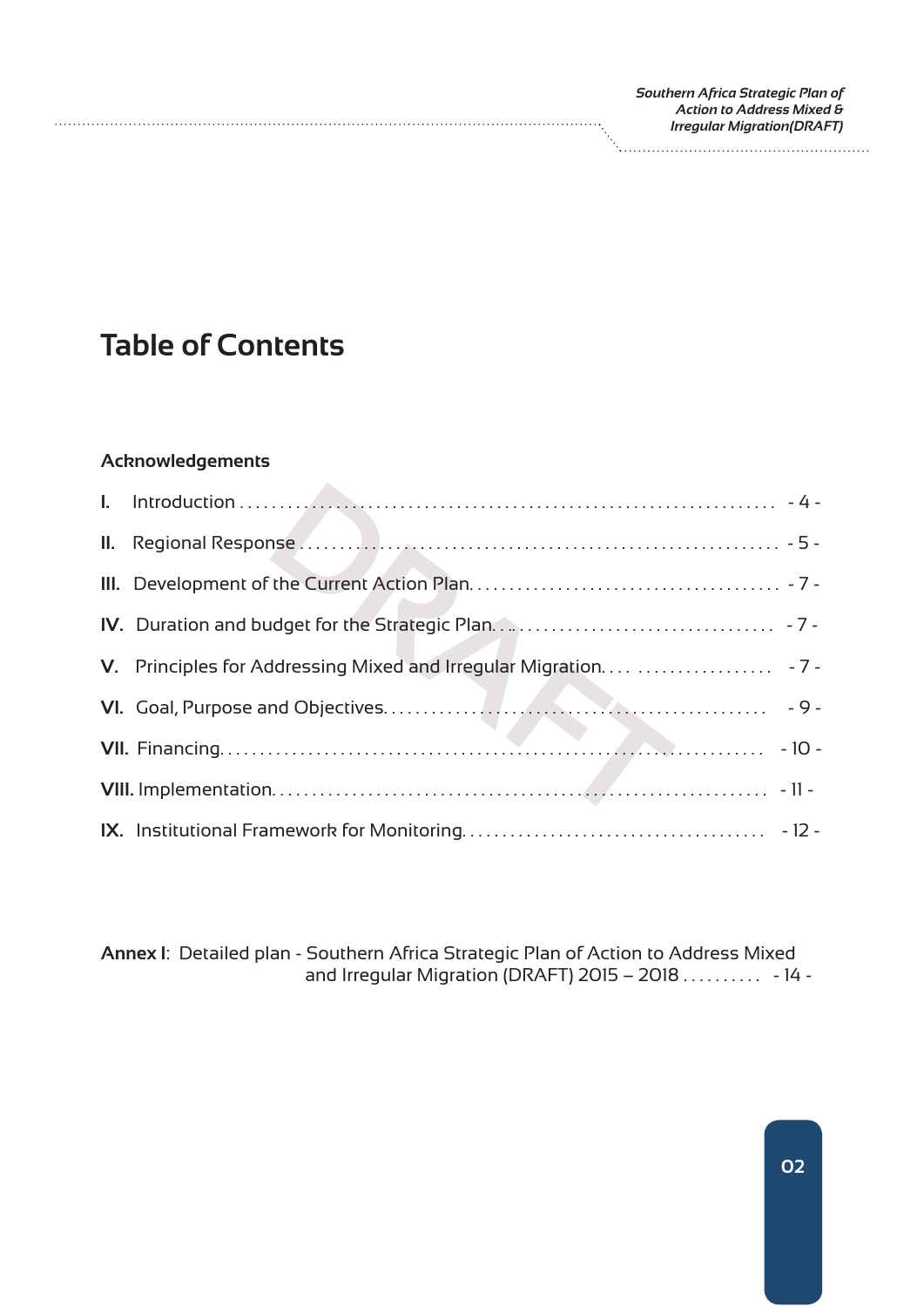# **ACKNOWLEDGEMENTS**

Dialogue for Southern Africa (MIDSA) Conference<br>
and further enriched. We would also like to thank<br>
and Crime (UNODC), for their inputs at the various<br>
bur International Cooperating Partners (ICP's), e<br>
ant of State, Burea The MIDSA Secretariat would like to express its appreciation to all partners who have contributed to the development of this Strategic Plan to Address Mixed and Irregular Migration. In particular our sincere gratitude goes to the International Organization for Migration (IOM) and the United Nations High Commissioner for Refugees (UNHCR) for their technical and financial support in the drafting process, including the hosting of the Migration Dialogue for Southern Africa (MIDSA) Conferences at which this Plan was conceived and further enriched. We would also like to thank the United Nations Office on Drugs and Crime (UNODC), for their inputs at the various stages of the drafting process.

Many thanks to our International Cooperating Partners (ICP's), especially the United States Department of State, Bureau of Population, Refugees, and Migration (PRM) for their generous financial support during the numerous conferences that took place to discuss the Plan and subsequent support for its implementation.

The Secretariat would also like to extend its gratitude to representatives from all SADC Member States, Civil Society Representatives, and Non-Governmental Organizations that participated in the development of this Plan for their enormous valuable contributions.

The MIDSA Secretariat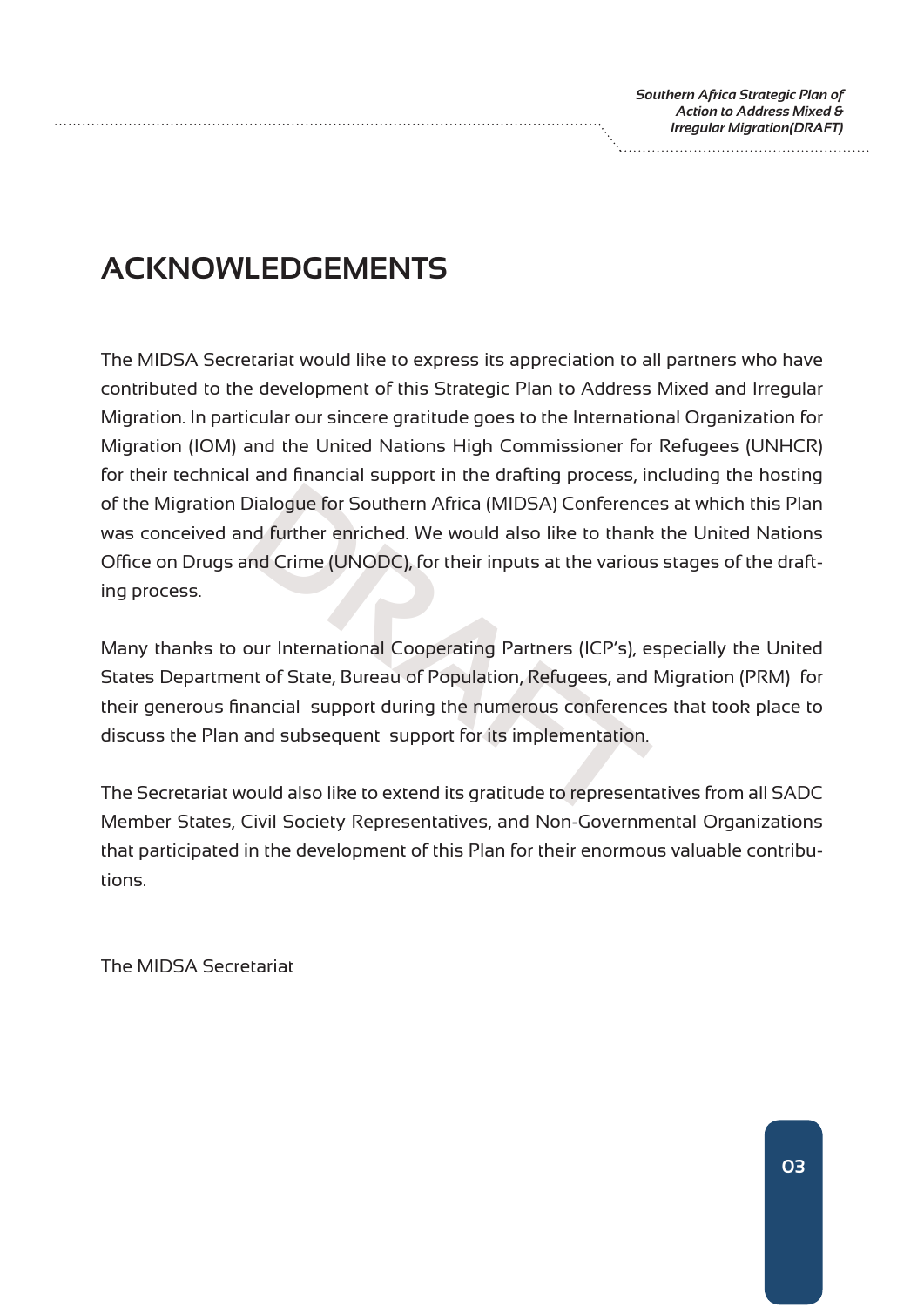## **Introduction**

International migratory movements in Africa have become more complex in recent years and are increasingly mixed in character. These flows consist of complex migratory population movements that include refugees, asylum-seekers, economic migrants and other migrants , as opposed to migratory population movements that consist entirely of one category of migrants.

Individuals taking the hazardous journey south are exposed to severe violations of their human rights, regardless of their status and are in need of assistance. Often they are using the same modes of transport; employing the services of the same people (often, smugglers) and are being exposed to the same risks and abuses. While many of the people in this category move in order to establish new livelihoods, join family members or for educational purposes, others move due to protection concerns that force them to flee their home countries for their own security, or to protect their integrity and dignity and/or that of their families.

often, smugglers) and are being exposed to<br>many of the people in this category move in<br>5, join family members or for educational pur<br>on concerns that force them to flee their hom<br>r to protect their integrity and dignity an The Southern Africa region has increasingly seen mixed movements coming from the East and Horn of Africa and from the Great Lakes Region. Large mixed migratory groups, pushed by war, lack of protection, economic disparity or hope for better livelihood opportunities, have been moving south, transferring through Kenya and/or Tanzania towards Southern Africa. Malawi, Mozambique, Zambia and Zimbabwe are a few of the countries frequently being used as transit and rest-stops, with the majority of individuals on the move aiming for South Africa.

A 2008 IOM Research report estimates that some 50% of the Somali and Ethiopians who manage to reach South Africa in this way will continue to North America, Europe and Australia. However, of the estimated 20,000 Ethiopians and Somalis who take this route every year, many do not manage to reach South Africa, and all suffer great hardship including elements such as starvation and abandonment, physical and sexual abuses, exploitation, lengthy detentions and even death (usually by drowning or suffocation in truck containers). A 2009 study conducted by the Forced Migration Studies Programme at Witwatersrand University on smuggling across the Zimbabwe/South Africa border highlighted that when migrants "contract" smugglers to assist them to enter South Africa, they are unaware of the dangers and risks involved, and as a result smuggling

<sup>&</sup>lt;sup>1.</sup> Including, but not limited to: unaccompanied minors and separated children, smuggled migrants, stateless persons, and victims of trafficking.

<sup>2.</sup> IOM, *In Pursuit of the Southern Dream: Victims of Necessity – Assessment of the irregular movement of men from East Africa and the Horn to South Africa, April 2009.* **<sup>04</sup>**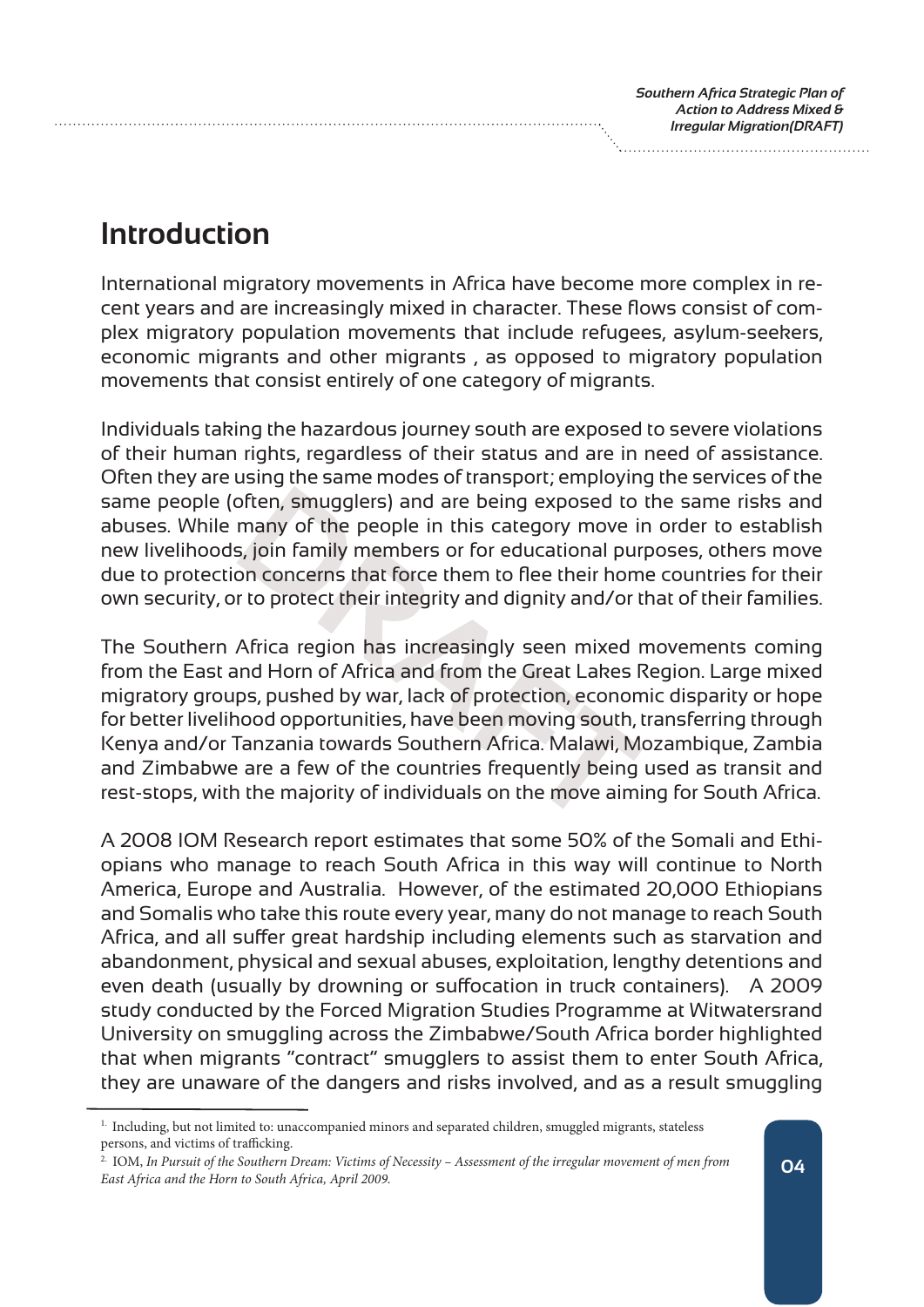services rarely correspond with their best interests.

For States, mixed and irregular movements raise legitimate questions concerning the sovereign prerogative and duty to regulate the entry and sojourn or stay of aliens in a country. Such movements may also give rise to actual or perceived threats to national security. The increase in individuals passing down through Southern Africa is forcing States to rethink their immigration and refugee polices as they are experiencing difficulties coping with the larger numbers passing through their borders. One reaction seen throughout the Southern Africa region and further north, is the closing of borders and the deportation of irregular migrants (including asylum-seekers) $3$ .

c decision to increasingly secure and close b<br>I limited impact on reducing mixed migration<br>or genuine asylum-seekers. Moreover, incre<br>n more irregular migration that makes it eve<br>gulate by forcing vulnerable migrants to se However, the drastic decision to increasingly secure and close borders, by most accounts, has had a limited impact on reducing mixed migration and diminished protection space for genuine asylum-seekers. Moreover, increasingly restrictive borders result in more irregular migration that makes it even more difficult for authorities to regulate by forcing vulnerable migrants to seek entry through increasingly dangerous means. In fact, individuals are increasingly falling victim to trafficking and smuggling networks or relying upon payment of bribes to enter territories in the region and access protection. Much energy has been exerted into putting in place regulatory measures to punish the migrant, who often has few legal immigration alternatives, with insufficient attention paid to clamping down on the criminal elements benefiting financially from the smuggling of migrants and trafficking in persons, and for whom the exploitative facilitation of movement of vulnerable persons has become very lucrative. Deportations to third countries, without proper re-admission agreements, could amount to refoulement, which contravenes international human rights and refugee law $4$ .

#### **II. Regional Response**

In the absence of a Regional Migration Protocol, limited formal mechanisms exist in the Southern African Development Community (SADC) region to coordinate migration management, ensure more effective investigation and prosecution of criminal networks that facilitate migrant smuggling and trafficking of persons, and guarantee the protection of vulnerable migrants, refugees, as well

<sup>3 2013</sup> has seen an increase in the number of deportations by Mozambique. South Africa is considering implementing a number of polices which it believes will limit the numbers of those seeking asylum in South Africa. In 2011, Zimbabwe announced closing its northern border to stop Somalis and Ethiopians transiting through the country. Kenya had closed its border with Somalia in 2006 and Tanzania has large numbers of migrants in detention.

<sup>4</sup> UN General Assembly, *Convention Relating to the Status of Refugees ("1951 Convention"), 28 July 1951, United Nations, Treaty Series, vol. 189, p. 137, Art. 33.*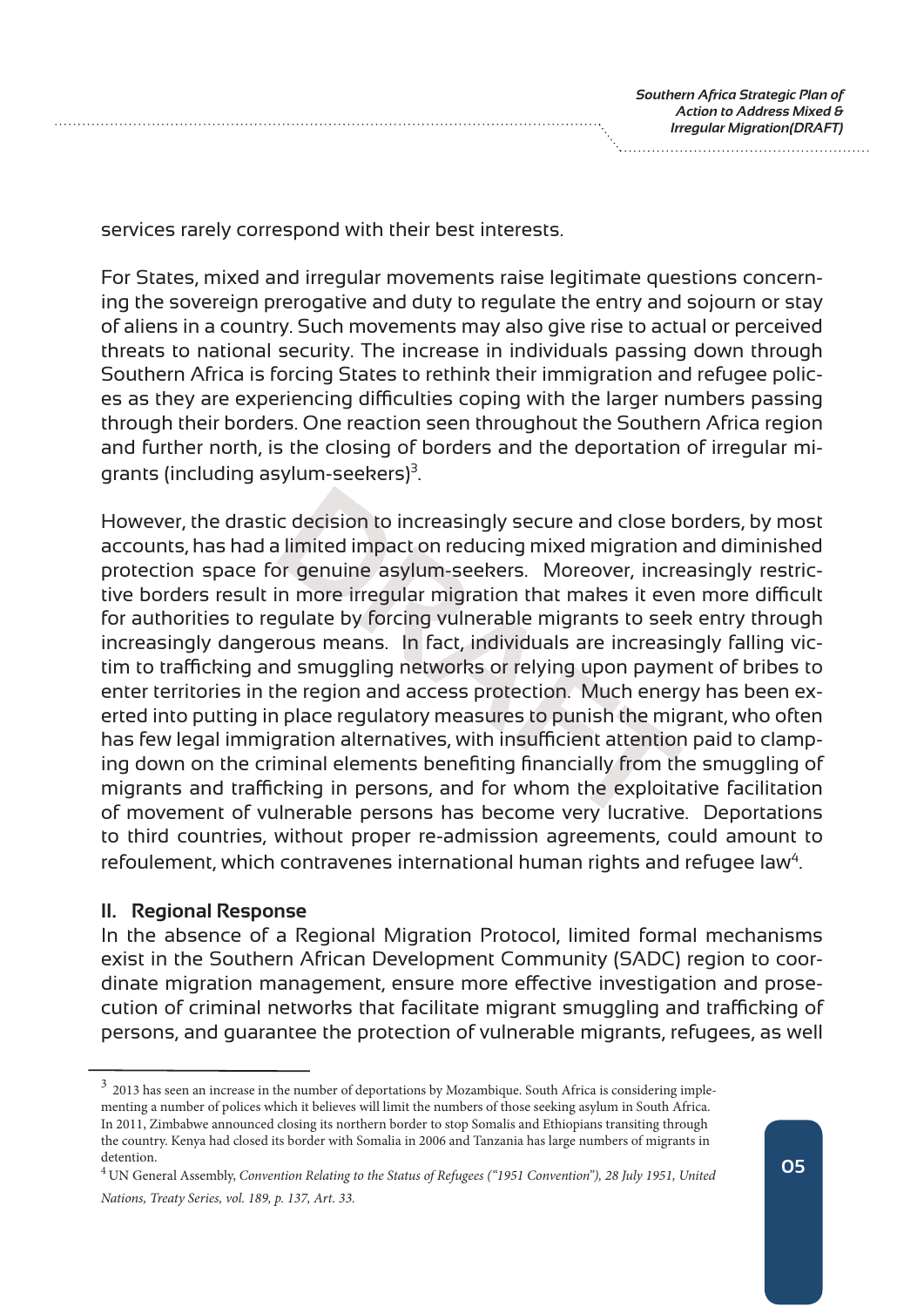Member States have however paid increasing attention to the challenges posed by mixed and irregular migration, particularly in the last five years. In September 2010, in Dar es Salaam, hosted by the government of Tanzania in cooperation with IOM and UNHCR, a regional Conference was held among affected states from East and Southern Africa. The Conference was the culmination of a process that began before the conference, most notably through national consultations that were convened in most of the participating countries to discuss the key issues that pertain to addressing mixed and irregular migration. The Conference deliberated on this growing phenomenon among affected countries and was attended by representatives of thirteen Governments.

resentatives of thirteen Governments.<br>
of the conference were to better understand<br>
of scale of these southbound movements o<br>
inne the main challenges in responding to the<br>
e manner, both with regard to individual pre<br>
ern The objectives of the conference were to better understand the nature, underlying causes and scale of these southbound movements of refugees and migrants; to examine the main challenges in responding to these flows in a protection-sensitive manner, both with regard to individual protection needs and rights under international refugee and human rights law; and to identify actions that could be taken. An Action Plan was drawn up following the Conference to provide a flexible framework for pursuing the implementation of the key recommendations from the Regional Conference, as reflected in the Summary Report .

The Action Plan (2010- 2012) focused on several areas where gaps have been identified: legislative and regulatory framework reform; capacity-building; operations (including a cooperation and coordination components); communication and outreach; data collection and analysis; and regional cooperation and coordination.

These gaps have subsequently been recognized by SADC and its Members States. The SADC Commissioners Sub-Sub Committee for Public Security Commission(SCSSC-PSC), has for instance, been working with IOM and UNHCR in the years following the Dar es Salaam Conference for the implementation of some of the key components of the Action Plan. Member States have on their part taken independent and at times coordinated measures in line with the Action Plan, often with the support of civil society actors and International Organizations such as UNHCR, UNODC and IOM.

<sup>&</sup>lt;sup>5</sup> Over 120 participants, including government officials from Burundi, the Democratic Republic of the Congo, Ethiopia, Kenya, Malawi, Mozambique, Rwanda, Somalia, South Africa, Tanzania, Uganda, Zambia and Zimbabwe, and representatives of civil society organizations, international and regional organizations, development partners and the diplomatic community in Dar es Salaam.

<sup>6</sup>*Regional Conference on Refugee Protection and International Migration: Mixed Movements and Irregular Migration from the East and Horn of Africa and Great Lakes Region to Southern Africa.*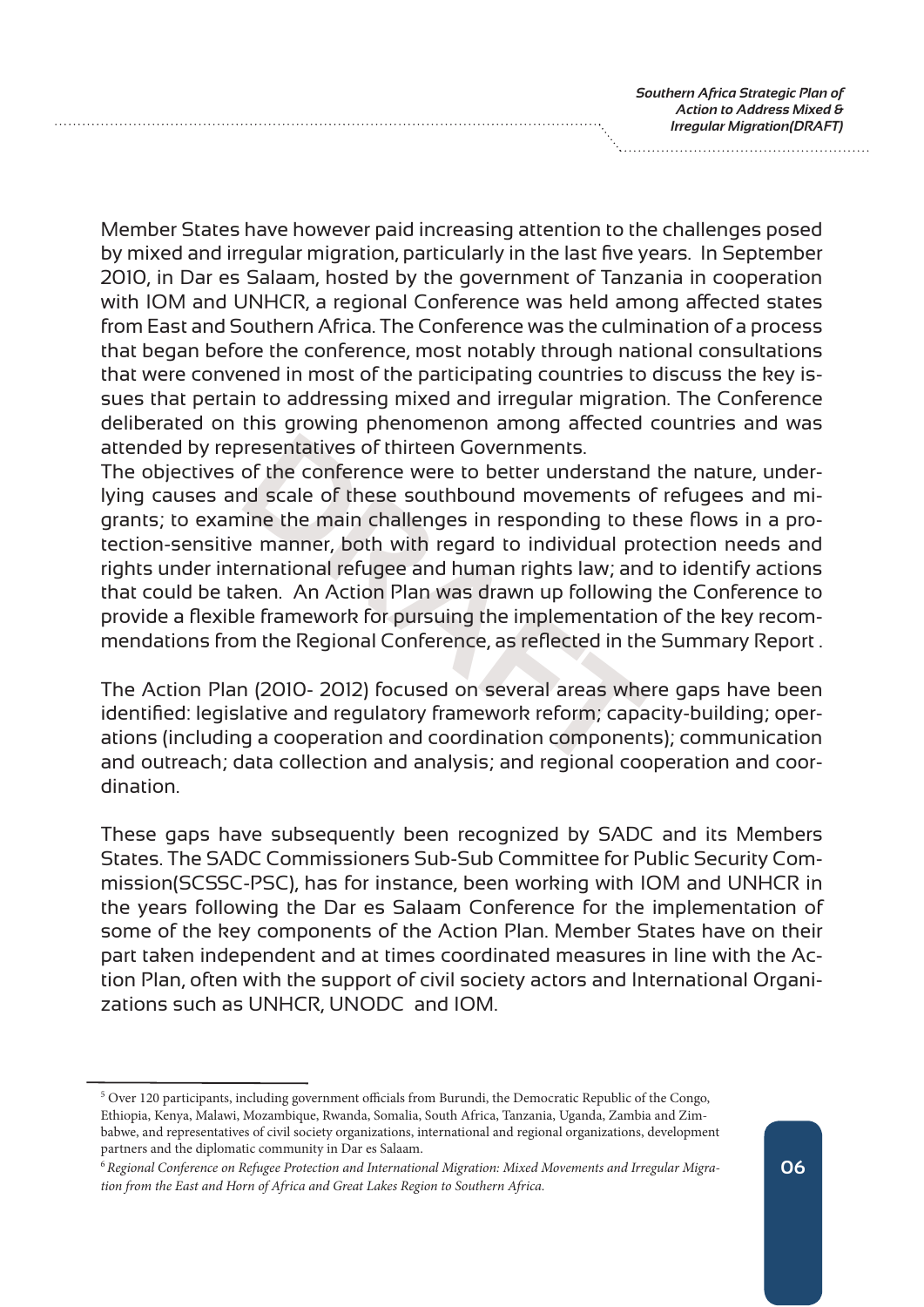**III. Development of the Current Action Plan**

In July 2014, Members States that participated in the annual Migration Dialogue for Southern Africa (MIDSA) Conference held in Lilongwe, Malawi, took stock of measures taken at national and regional level to address mixed and irregular migration in the region since the Dar es Salaam Conference and reviewed the implementation of the 2010 Dar es Salaam Regional Action Plan. The Conference explored and proposed a common strategy for the region that would increase the effectiveness of measures to address mixed and irregular migration at the national and regional levels.

Independent is transmission to the SADC S<br>
It by Member States. To ensure continuity and it was decided that the plan would have the<br>
Salaam Action Plan of 2012 namely: legislatin<br>
In; capacity-building; operations (includ A follow up workshop in December 2014 in Pretoria worked out the details of the current plan and instructed its transmission to the SADC Secretariat for formal endorsement by Member States. To ensure continuity and in response to assessed needs, it was decided that the plan would have the same focus areas as the Dar es Salaam Action Plan of 2012 namely: legislative and regulatory framework reform; capacity-building; operations (including a cooperation and coordination components); communication and outreach; data collection and analysis; and regional cooperation and coordination.

## **IV. Duration and budget for the Strategic Plan**

The Plan of Action will be implemented over a period of four years, from 2015 to 2018. It will be complemented by annual implementation plans. A detailed implementation plan for each year will be developed taking available resources into account. The total estimated budget for the four years is USD 14,469,000.

## **V. Principles for Addressing Mixed and Irregular Migration**

This Strategic Plan will be guided by the following principles:

Principle 1: Human Rights Based Approach

The strategic plan is normatively and operationally based on the international standards for human rights. Member States confirm that the treatment of migrants in mixed and irregular migration flows will be in line with this approach to human rights.

National Actors of Member States constituting the public administration and directly linked to it shall assume full participation responsibility and accountability in defining objectives, implementing activities and meeting the outcomes of the strategic plan.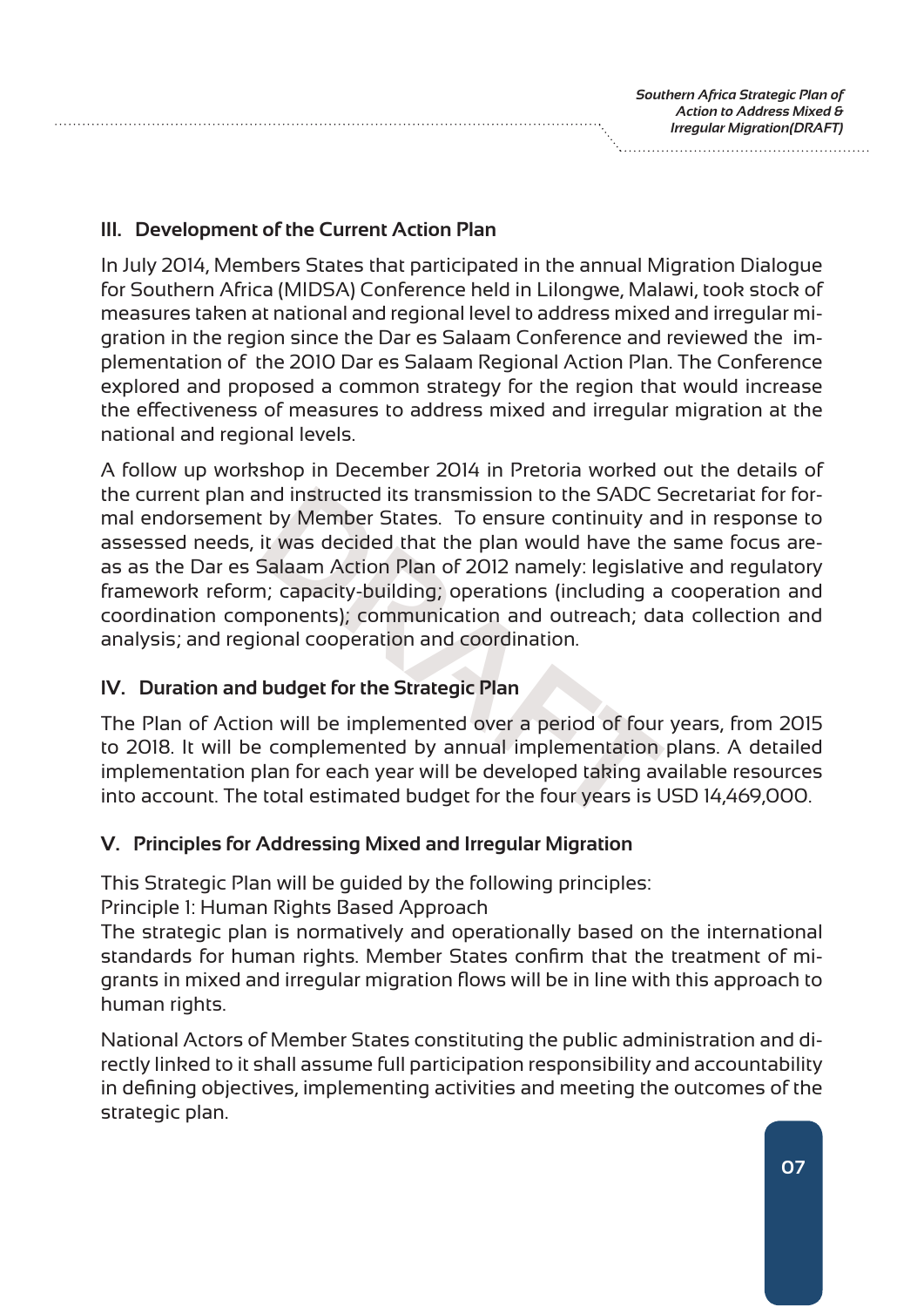#### **Principle 2: Member State ownership**

National Actors of Member States constituting the public administration and directly linked to it shall assume full participation responsibility and accountability in defining objectives, implementing activities and meeting the outcomes of the strategic plan.

### **Principle 3: Gender Sensitivity**

Policies, strategies and programs to mixed and irregular migration will address vulnerabilities and impact that are driven by differences in gender, and take into account existing gender inequalities among boys and girls, men and women.

## **Principle 4: Best Interests of the Child**

and impact that are driven by differences in g<br>or g gender inequalities among boys and girls,<br>it **Interests of the Child**<br>ection of children is the priority of Member<br>place the child's rights and wellbeing at the<br>pest inte Adequate protection of children is the priority of Member States. Intervention efforts should place the child's rights and wellbeing at the center and shall be based on the best interests of the child. Policies, strategies and programs designed at national levels will demonstrate how they will translate into real benefits for the child.

## **Principle 5: Inter-disciplinary coordination and participative approach**

The measures included in the strategic plan are conducted through active participation of all stakeholders by combining the knowledge and expertise between various fields. Member States are responsible for promotion and coordination of the multi-institutional and comprehensive efforts and active participation of all stakeholders in its implementation.

## **Principle 6: Sustainability**

The strategic plan has been conceptualized as a platform with clear, well defined and realistic goals and tasks that lead to the active participation of all stakeholders in their implementation. Member States are responsible for developing a monitoring system evaluating the implementation of the Plan, in regards to both quantity and quality.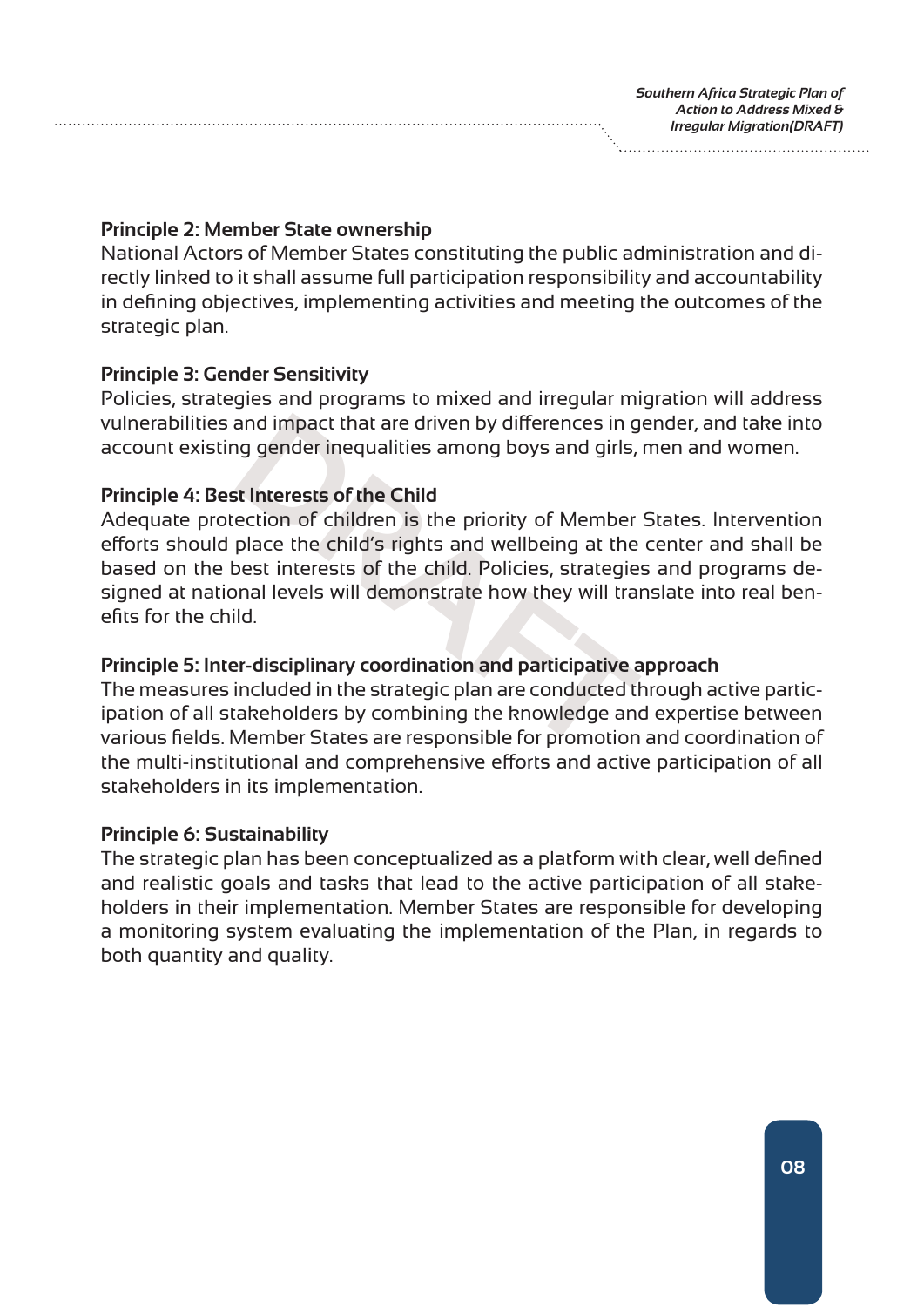#### **VI. Goal, Purpose and Objectives**

#### **A. Goal**

 To address the challenges associated with mixed and irregular migration in the SADC Region.

#### **B. Purpose**

 The purpose of the Regional Plan of Action is to assist Member States to adopt and implement legislative, regulatory, structural as well as operational measures and enhance their cooperation in holistically addressing mixed and irregular migration in the SADC Region.

### **C. Objectives**

 The objectives of the strategic Plan, as presented under each of the six strategic priorities are to:

#### **1. Legislation and Policy**

ed and irregular migration in the SADC Regio<br>of the strategic Plan, as presented under each<br>ies are to:<br>**d** Policy<br>propriate legal framework to address the chal<br>tion and mixed migration;<br>ing<br>of frontline officials to ident  $\checkmark$  Provide an appropriate legal framework to address the challenges of refugee protection and mixed migration;

## **2. Capacity Building**

 $\checkmark$  Build capacity of frontline officials to identify and protect vulnerable migrants;

## **3. Operations**

 $\checkmark$  Improve identification of migrants with specific needs and ensure referral to appropriate procedures;

## **4. Communication and Outreach**

 $\checkmark$  raise awareness of legal channels of migration, address intolerance and xenophobia and promote integration of migrants;

## **5. Data collection**

 $\checkmark$  Generate accurate and reliable data on which to base policy; and

#### **6. Cooperation and coordination**

 $\checkmark$  strengthen national and regional cooperation and coordination on ad dressing irregular and mixed migration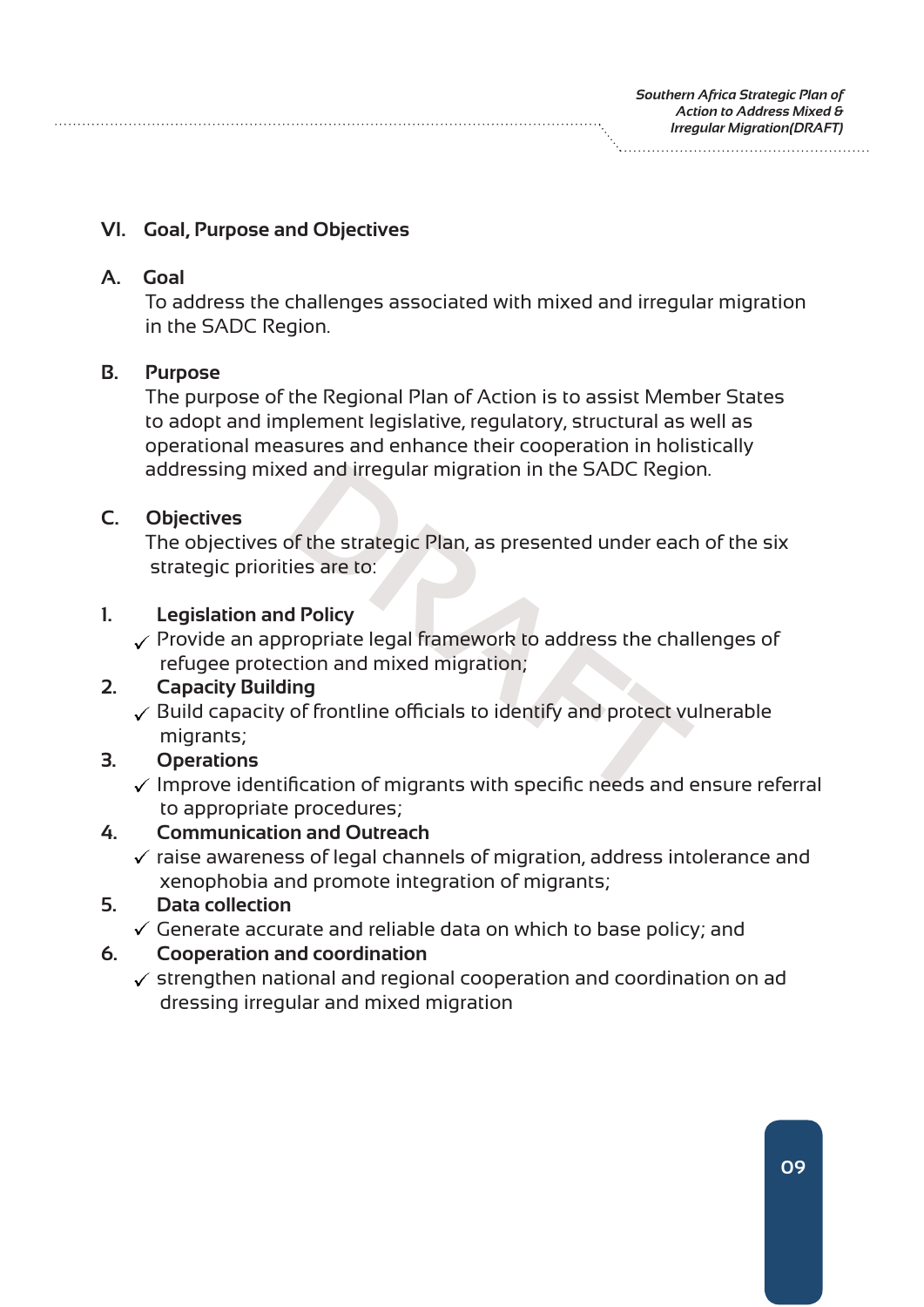**VII. Financing**

The Strategic Plan of Action will be financed by resources from Member States, International Co-operating Partners and local community contributions. Funds will be managed and accounted for through mutually agreed financial management and reporting systems, including annual audits. Funders of the strategic plan will be encouraged to channel resources through a Joint Financing and Technical cooperation arrangement to allow effective and efficient use of resources.

**S**, International Co-operating Partners, and Civities (Weight Units of Contraction with SADC will mobilize resources for with International Co-operating Partners. The stable below, represents the financial resources on of Member States, International Co-operating Partners, and Civil Society Organizations will mobilize resources for national level activities, while the MIDSA Secretariat, in cooperation with SADC will mobilize resources for regional initiatives in cooperation with International Co-operating Partners. The indicative budget shown on the table below, represents the financial resources required for the implementation of the Strategic Plan.

| <b>Strategic Priority</b> | <b>Sub Activity</b>                                        | Indicative Budget (USD) |
|---------------------------|------------------------------------------------------------|-------------------------|
| Legislation and Policy    | International and regional<br>instruments.                 | 315,000                 |
|                           | <b>Bilateral and Regional</b><br>Frameworks for Migration. | 1,115,000               |
|                           | Regularization.                                            | 760,000                 |
|                           | Integration.                                               | 555,000                 |
|                           | Refugee Protection                                         | 410,000                 |
|                           | Border Security.                                           | 315,000                 |
|                           | Migrant Protection.                                        | 1,360,000               |
|                           | Counter-trafficking and<br>counter-smuggling.              | 720,000                 |
|                           | Child protection.                                          | 340,000                 |
|                           | Detention.                                                 | 2,075,000               |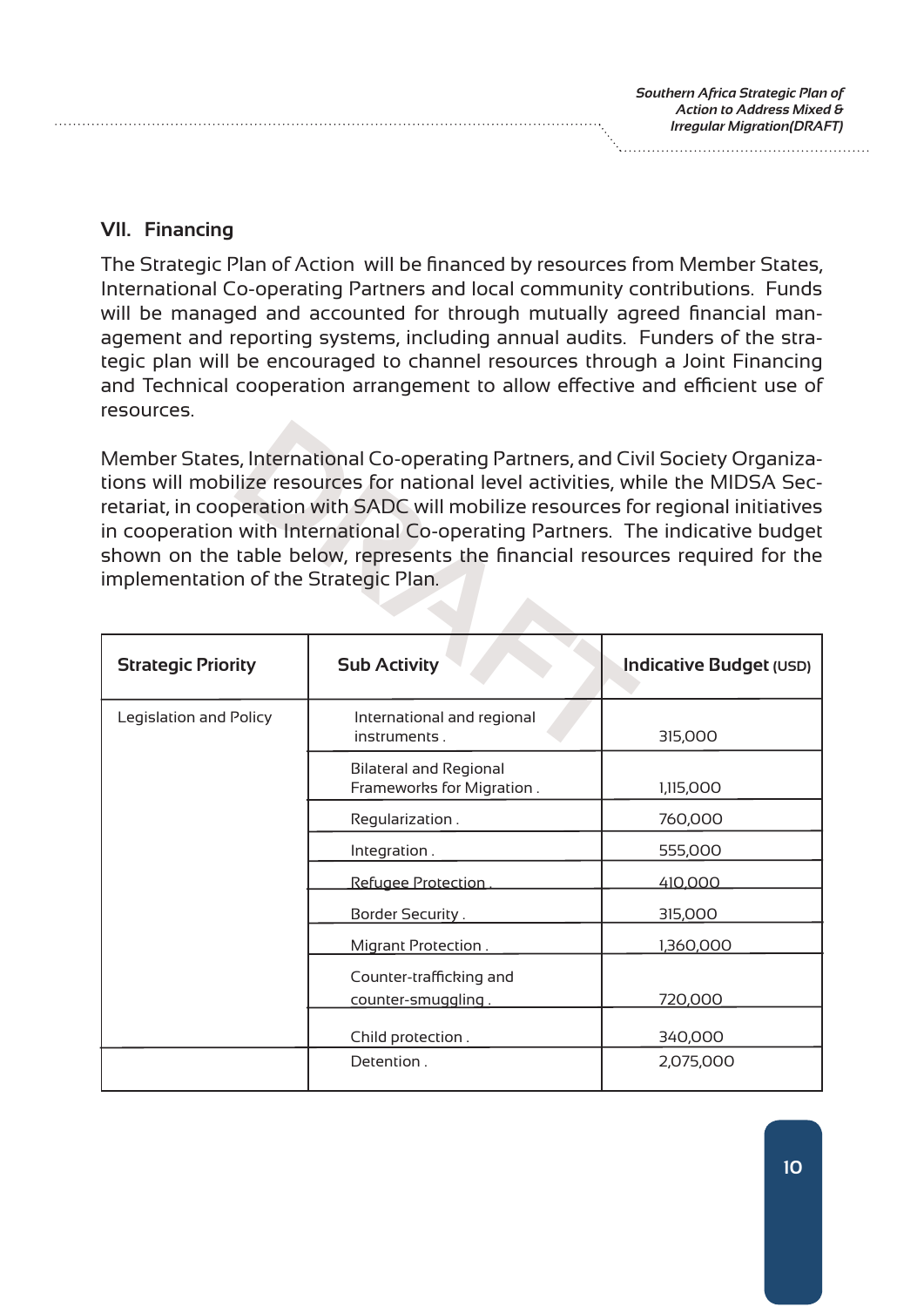| <b>Sub Total</b>                |                                        | 7,965,000  |
|---------------------------------|----------------------------------------|------------|
| <b>Capacity Building</b>        |                                        | 795,000    |
| <b>Sub Total</b>                |                                        | 795,000    |
| Operations                      | Profiling and Referral                 | 205,000    |
|                                 | Reception arrangements and<br>services | 1,250,000  |
|                                 | Return and Reintegration               | 1,668,000  |
| <b>Sub Total</b>                |                                        | 3,123,000  |
| Communication<br>and Outreach   |                                        | 1,270,000  |
| <b>Sub Total</b>                |                                        | 1,270,000  |
| <b>Data Collection</b>          |                                        | 346,000    |
| <b>Sub Total</b>                |                                        | 346,000    |
| Cooperation and<br>Coordination |                                        | 970,000    |
| <b>Sub Total</b>                |                                        | 970,000    |
| <b>Total</b>                    |                                        | 14,469,000 |

## **VIII. Implementation**

#### **Approaches to Implementation**

At the SADC Secretariat, the Organ on Politics, Defense and Security Affairs Unit will be the primary focal point for the implementation of the Strategic Plan with a role of coordinating relevant SADC Units. A multi-sectoral approach will be adopted at national level. In all cases, efforts will be made to ensure that activities are linked to regional and national plans of Member States, International Co-operating Partners and CSO partners.

#### **Partnerships and roles**

a) SADC Secretariat with support from International Cooperating Partners will facilitate: conceptual leadership; regional policy formulation and ownership by Member States; monitoring and ensuring Member States reporting; and resource mobilization.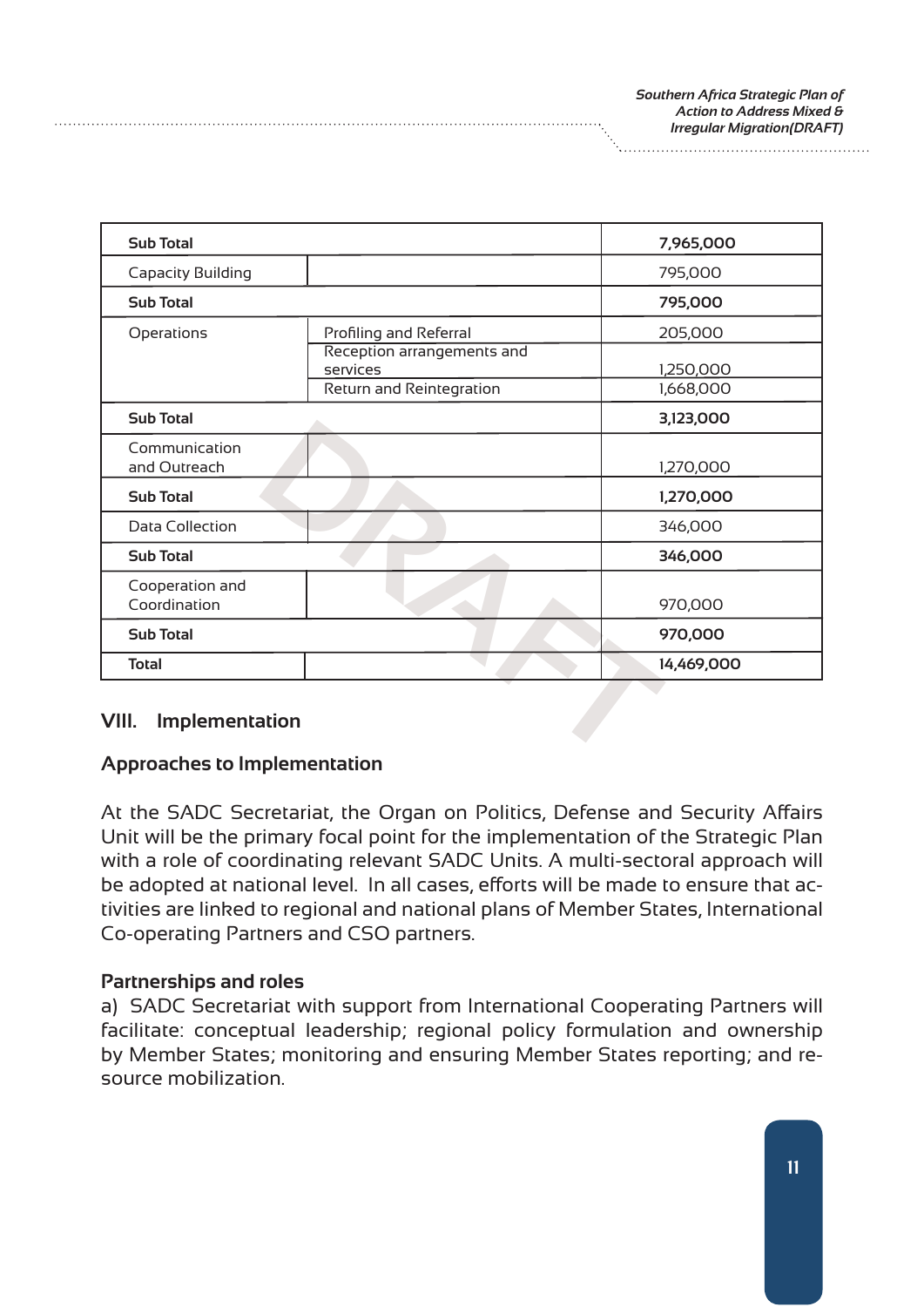**b) International Co-operating Partners, in collaboration with SADC Sec retariat will facilitate:** conceptual and technical support at regional and national levels; interface with Governments and civil society for advoca cy, offices; resource mobilization; and capacity building of Member States.

**c) Member States will:** provide policy consensus at regional level con sistent with global commitments; take ownership and sustain initiatives; implement regional policy and strategic priorities; monitor and evaluate with support from International Cooperating Partners and civil society; mobilize resources locally and internationally; build local implementation capacity; facilitate sharing lessons and experiences at regional and na tional levels; and mobilize community action.

regional policy and strategic priorities; monint from International Cooperating Partners a<br>sources locally and internationally; build loca<br>acilitate sharing lessons and experiences at<br>s; and mobilize community action.<br>ciet **d) Civil society /private sector will facilitate:** conceptual and technical support at regional, national and community levels; interface with com munities including advocacy, technical support and community mobili zation at national and community levels; implementation (direct service delivery) at regional, national and community levels; resource mobiliza tion for regional, national and community implementation; and sharing lessons and experiences at regional, national and community levels

## **IX. Institutional Framework for Monitoring**

Policy oversight for the Strategic Plan will be provided by Ministers Responsible for Migration and/or Immigration in coordination with relevant sector Ministers. Relevant sector ministries will facilitate policy and strategic dialogue and implementation at national level. Primarily, the Ministers in charge of Migration and/ or Immigration will review and monitor implementation of aspects of the Strategic Plan that are within their mandates.

The MIDSA Secretariat will coordinate monitoring, evaluation and reporting on progress in the implementation of the Strategic Plan with support of the Organ on Politics Defense and Security Affairs Unit within SADC and other sector programmes at the SADC Secretariat. At national level, coordinating Ministries will vary depending on local arrangements and mandates.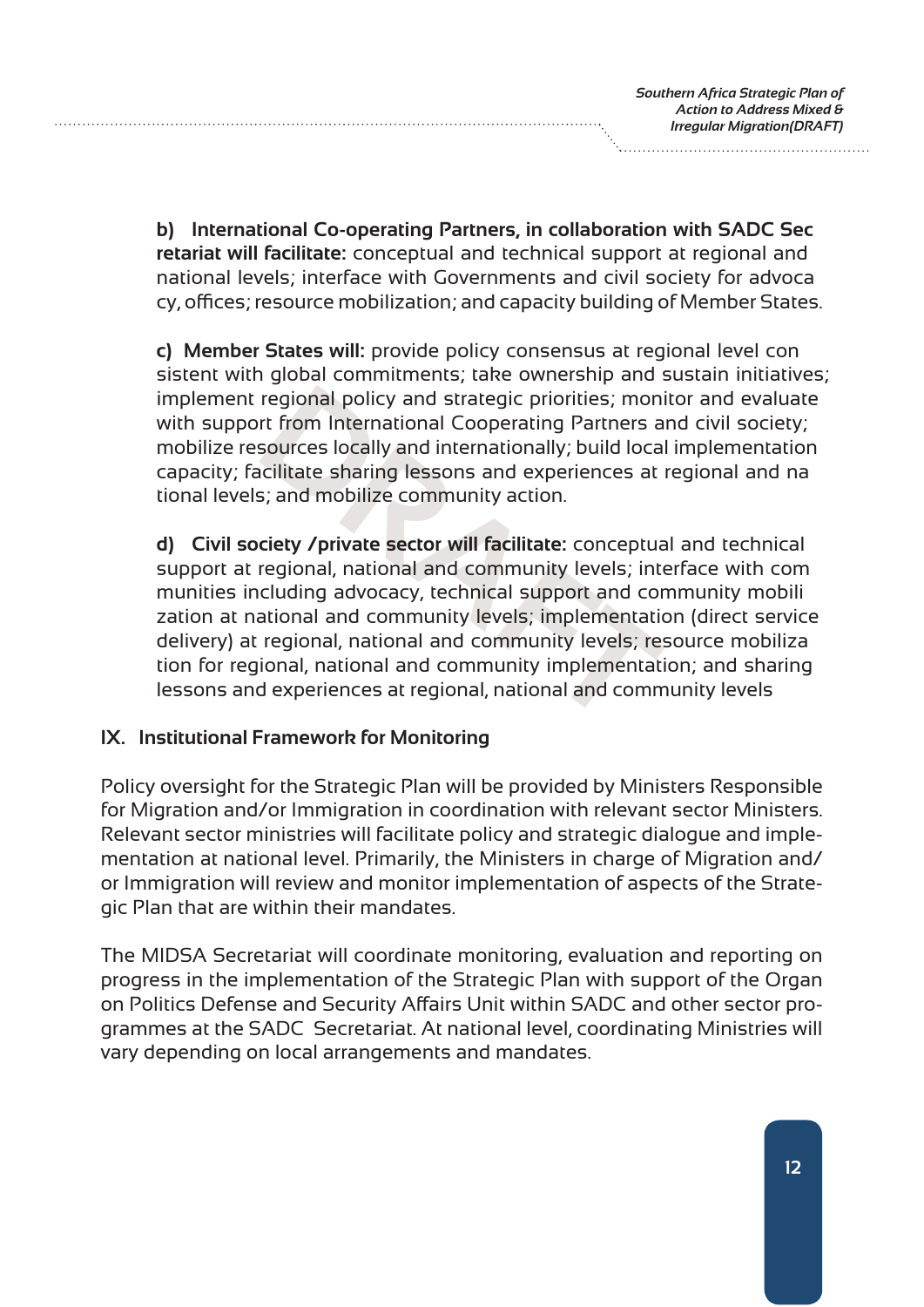The MIDSA Secretariat will coordinate monitoring, evaluation and reporting on progress in the implementation of the Strategic Plan with support of the Organ on Politics Defense and Security Affairs Unit within SADC and other sector programmes at the SADC Secretariat. At national level, coordinating Ministries will vary depending on local arrangements and mandates.

Mid-term and final evaluations will be conducted.

**DRAFT**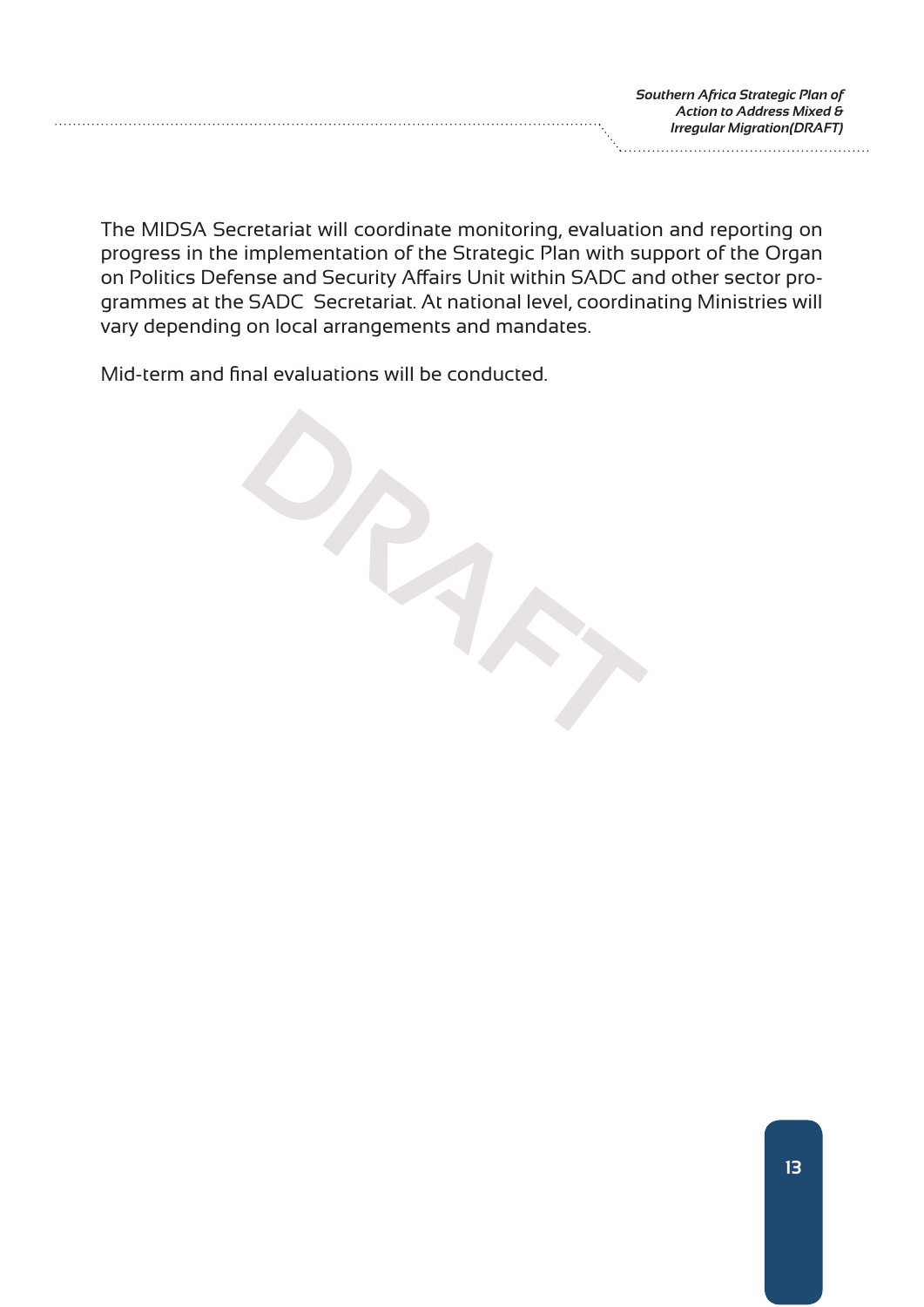|              |                                                                                                                                                                                                                                         |                                                                                                                                                                                | 1. Legislative and Policy Measures                                                                                                                                                                                    |            |                                                                                                         |                                                                                 |                         |
|--------------|-----------------------------------------------------------------------------------------------------------------------------------------------------------------------------------------------------------------------------------------|--------------------------------------------------------------------------------------------------------------------------------------------------------------------------------|-----------------------------------------------------------------------------------------------------------------------------------------------------------------------------------------------------------------------|------------|---------------------------------------------------------------------------------------------------------|---------------------------------------------------------------------------------|-------------------------|
|              | Main activity                                                                                                                                                                                                                           | Sub Activity                                                                                                                                                                   | Output                                                                                                                                                                                                                | Time Frame | Targets                                                                                                 | Responsible parties                                                             | Indicative Budget (USD) |
|              |                                                                                                                                                                                                                                         |                                                                                                                                                                                | International and regional instruments                                                                                                                                                                                |            |                                                                                                         |                                                                                 |                         |
|              |                                                                                                                                                                                                                                         | ₹                                                                                                                                                                              | m: To provide an appropriate legal framework to address the challenges of refugee protection and mixed migration                                                                                                      |            |                                                                                                         |                                                                                 |                         |
| $\mathbb{1}$ | Sign ratify and implement the ICESCR, <sup>[1]</sup> CAT optional<br>protocol, <sup>[2]</sup> UNMWC, <sup>[3]</sup> UN Smuggling of Migrants<br>Protocol, Statelessness Conventions and lift<br>reservations to 1951 Refugee Convention | Establish an action group to advocate for<br>ratification and implementation                                                                                                   | Instrument signed and ratified                                                                                                                                                                                        | 2015-2018  | ratified the Protocols, international<br>and regional instruments do so<br>SADC countries that have not | International Organizations<br>Member States, SADC,                             | 135,000                 |
|              |                                                                                                                                                                                                                                         | with at least 2 Memebr states for ratification<br>Establish an action group to identify gaps in<br>ratification and why. Action Group to lobby                                 | Protocol is ratified                                                                                                                                                                                                  | 2015-2017  |                                                                                                         |                                                                                 |                         |
| 1.2          | Sign, ratify and/or implement the SADC Protocol on the<br>Facilitation of Movement of Persons                                                                                                                                           | Fulfil the prerequisites of the SADC Protocol<br>e.g. population register and computerization<br>Facilitation of Movement of Persons<br>of border management<br>on the         | Prerequisites fulfilled                                                                                                                                                                                               | 2015-2017  | of Movement of Persons comes into<br>1 SADC Protocol on the Facilitation<br>effect                      | Member States, SADC,<br>Organizations<br>International                          | 180,000                 |
|              |                                                                                                                                                                                                                                         | vities related to ratification should be<br>budgeted for in 2016/2017 in national<br>budgets<br>All activ                                                                      | SADC countries that have not ratified the<br>Protocol include necessary budget for<br>prerequisites in their national budget                                                                                          | 2015-2016  |                                                                                                         |                                                                                 |                         |
|              |                                                                                                                                                                                                                                         |                                                                                                                                                                                |                                                                                                                                                                                                                       |            |                                                                                                         | Sub Tota                                                                        | 315,000                 |
|              |                                                                                                                                                                                                                                         |                                                                                                                                                                                | Bilateral and Regional Frameworks for Migration                                                                                                                                                                       |            |                                                                                                         |                                                                                 |                         |
| 1.3          | Conduct research on labour market needs and<br>prevalence of migrant labour in certain sectors,<br>including low-skilled work and domestic work                                                                                         | Establish an action group to advocate for<br>Aim:                                                                                                                              | increase regular channels for migration and develop a common approach to low skilled workers and domestic workers<br>workers in low-skilled and domestic work<br>Data on labour market needs and migrant<br>available | 2015       | national labour market assessments<br>One regional and at least five<br>completed                       | Member States, SADC<br>ELS, International<br>Organizations                      | 535,000                 |
| 1.4          | countries to elaborate MOUs and bilateral agreements<br>Convene meetings between sending and destination<br>formalizing the exchange of labour                                                                                          | meetings and creation of new opportunities<br>At national level the group composition to<br>Ministry of Labour. At the regional level 4<br>include: Immigration department and | exchange agreed also for low skilled work<br>MOUs and bilateral agreement on labour<br>and domestic work                                                                                                              | 2015-2018  | At least five MOUs signed                                                                               | Member States,<br>Organizations<br>International                                | 135,000                 |
| 1.5          | expanding coverage of work permits to low-skilled<br>Create new opportunities for legal migration by<br>activities and domestic work                                                                                                    | countries (Zambia, Namibia, DRC and<br>Madagascar)                                                                                                                             | New work permit regime for low-skilled<br>work and domestic work adopted                                                                                                                                              | 2015-2018  | At least 5 countries adopt new work<br>permit regime                                                    | Member States,<br>Organizations<br>International                                | 445,000                 |
|              |                                                                                                                                                                                                                                         |                                                                                                                                                                                |                                                                                                                                                                                                                       |            |                                                                                                         | Sub Total                                                                       | 1,115,000               |
|              |                                                                                                                                                                                                                                         |                                                                                                                                                                                | Aim: To provide routes out of irregularity and facilitate regularization of status<br>Regulariaation                                                                                                                  |            |                                                                                                         |                                                                                 |                         |
| 1.6          | Review possibilities for regularising irregular migrants.                                                                                                                                                                               |                                                                                                                                                                                | Process of review conducted.                                                                                                                                                                                          | 2015-2016  | National Research undertaken by<br>2015 in all countries                                                | Member States,                                                                  | 180,000                 |
| $1.7\,$      | Review possibilities for regularizing former refugees in<br>the country.                                                                                                                                                                | Conduct a multidisciplinary research and<br>advocate for regularization                                                                                                        | Regularisation programmes for former<br>refugees and irregular migrants<br>implemented.                                                                                                                               | 2015-2017  | implemented the regularization<br>At least 4 countries have<br>programmes.                              | SADC, IOM, UNHCR,<br><b>UNODC &amp; other</b><br>Organizations<br>International | 220,000                 |
| 1.8          | Issue identification and enabling documents by<br>countries of origin and destination necessary to<br>facilitate regularization                                                                                                         |                                                                                                                                                                                | Issuing of identification and enabling<br>documents to regularised migrants.                                                                                                                                          | 2015-2017  | At least 4 countries have issued<br>identification and enabling<br>documents                            | Member States                                                                   | 360,000                 |
|              |                                                                                                                                                                                                                                         |                                                                                                                                                                                |                                                                                                                                                                                                                       |            |                                                                                                         | Sub Tota                                                                        | 760.000                 |

#### **Annex I: Detailed plan- Southern Africa Strategic Plan of Action to Address Mixed and Irregular Migration (DRAFT) 2015 – 2018**

<sup>1.</sup> ICESCR: International Covenant on Economic, Social and Cultural Rights

2. CAT: Convention Against Torture

3. UNMWC: United Nations Migrant Workers Convention ( International Convention on the Protection of the Rights of All Migrant Workers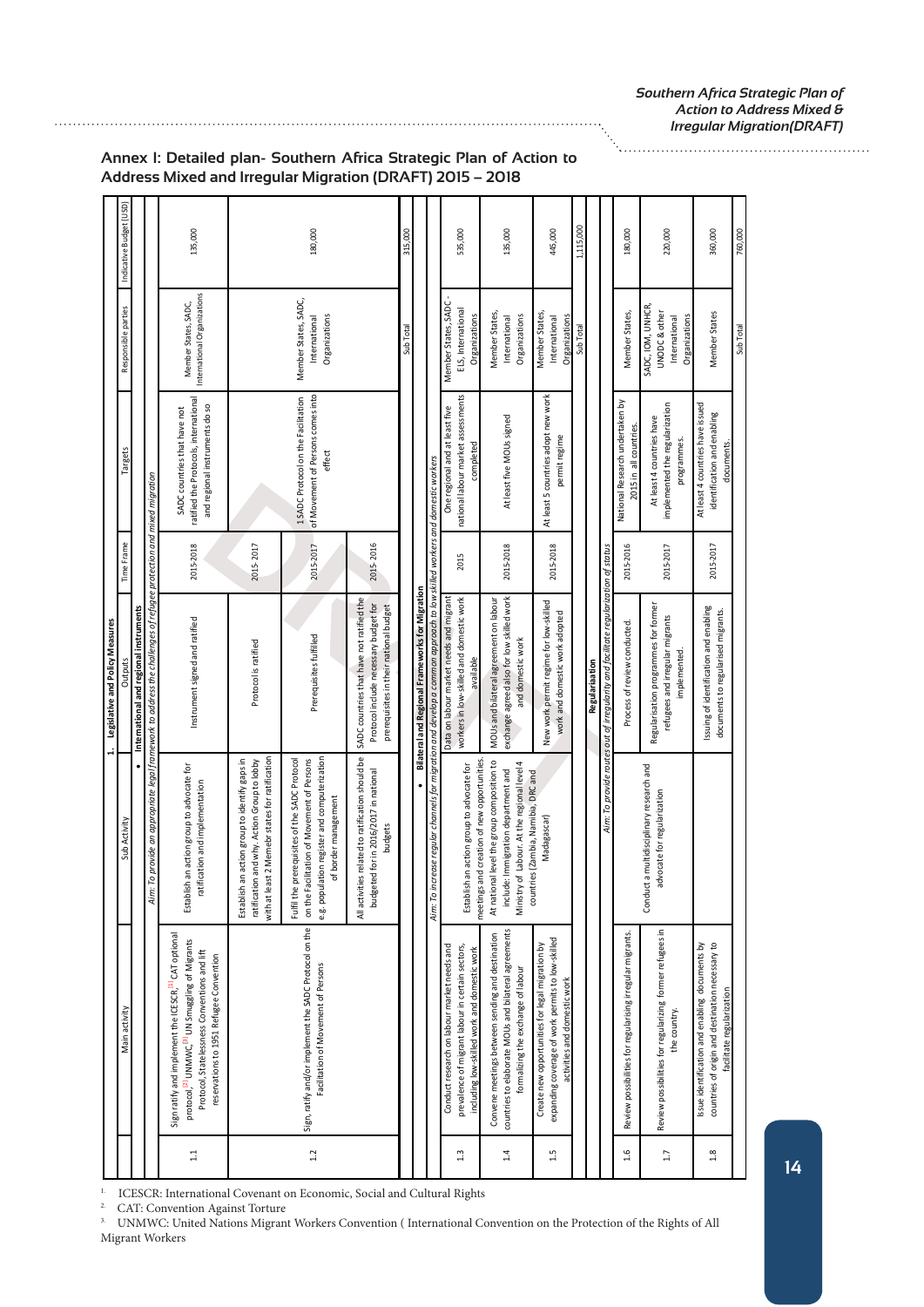|             |                                                                                                              | 180,000                                                  | 220,000                                                                                                                | 155,000                                                                                                                                        | 555,000   |                                                                                                                                                                                          | 90,000                                                                                                                       | 70,000                                                                                                                   | 180,000                                                                                                                                                    | 70,000                                                                                                                                          | 410,000   |                                                                                                                | 180,000                                                                                                                                                                                                     | 135,000                                                                                                                                                                                                                                                   | 315,000   |
|-------------|--------------------------------------------------------------------------------------------------------------|----------------------------------------------------------|------------------------------------------------------------------------------------------------------------------------|------------------------------------------------------------------------------------------------------------------------------------------------|-----------|------------------------------------------------------------------------------------------------------------------------------------------------------------------------------------------|------------------------------------------------------------------------------------------------------------------------------|--------------------------------------------------------------------------------------------------------------------------|------------------------------------------------------------------------------------------------------------------------------------------------------------|-------------------------------------------------------------------------------------------------------------------------------------------------|-----------|----------------------------------------------------------------------------------------------------------------|-------------------------------------------------------------------------------------------------------------------------------------------------------------------------------------------------------------|-----------------------------------------------------------------------------------------------------------------------------------------------------------------------------------------------------------------------------------------------------------|-----------|
|             |                                                                                                              | Member States,                                           | SADC, IOM, UNHCR,<br><b>UNODC&amp;</b> other<br>Organizations<br>International                                         | Member States                                                                                                                                  | Sub Total |                                                                                                                                                                                          | Member States with non-<br>encampment policies to<br>share, International<br>Organizations                                   | Member States,<br>Organizations<br>International                                                                         | Member States,<br>International<br>Organizations                                                                                                           | Member States,<br>Organizations<br>International                                                                                                | Sub Total |                                                                                                                | SADC, Member States,<br>Organizations<br>International                                                                                                                                                      | SADC, Member States,<br>Organizations<br>International                                                                                                                                                                                                    | Sub Total |
|             |                                                                                                              | National Research undertaken by<br>2015 by all countries | implemented the integration<br>At least 4 countries have<br>programmes.                                                | At least 7 countries amended<br>legislation and policy                                                                                         |           |                                                                                                                                                                                          | 1 research                                                                                                                   | At least 5 countries to introduce relaxed<br>gate pass' regimes                                                          | At least 5 countries make work permits<br>available to refugees for low skilled<br>work                                                                    | At least 5 countries amend laws to de-<br>criminalize refuges without valid<br>permits:                                                         |           |                                                                                                                | 1 regional research on border security                                                                                                                                                                      | 1 regional declaration or policy on the<br>primacy of human rights at borders                                                                                                                                                                             |           |
|             |                                                                                                              | 2015-2016                                                | 2015-2018                                                                                                              | 2018                                                                                                                                           |           |                                                                                                                                                                                          | 2015-2017                                                                                                                    | 2015-2016                                                                                                                | 2015-2017                                                                                                                                                  | 2015-2016                                                                                                                                       |           |                                                                                                                | 2015-2016                                                                                                                                                                                                   | 2016-2018                                                                                                                                                                                                                                                 |           |
| Integration | Aim: To provide greater opportunities for integration with a view to relaxing rules on citizenship/residency | Process of review conducted.                             | integration programmes for former<br>refugees and irregular migrants<br>implemented.                                   | Law and policy on citizenship or residence<br>rights following marriage and birth<br>amended.                                                  |           | Refugee Protection                                                                                                                                                                       | Research conducted and practices shared                                                                                      | Gate passes issued for a minimum of 30<br>days on expanded list of grounds.                                              | Work permits available to refugees for<br>low skilled work                                                                                                 | without valid permits or authorisations<br>Law on criminalisation of refugees<br>reviewed and amended                                           |           | Aim: To ensure that humanitarian assistance to migrants is prioritised by border management<br>Border Security | research findings available                                                                                                                                                                                 | control and destination countries refrain<br>countries to close their borders or not to<br>from exerting pressure on transit/origin<br>Coherent policy is adopted recognising<br>the primacy of human rights in border<br>readmit third country nationals |           |
|             |                                                                                                              |                                                          | advocate for integration and relaxation of<br>Conduct a multidisciplinary research and<br>citizenship/residence rights |                                                                                                                                                |           | Aim. To develop a common regional approach to asylum seekers and refugees including preater opportunities for self-reliance of refugees and freedom of movement outside of refugee camps | Member States with non-encampment<br>policies to share experience                                                            | relevant national actors and Draft national gate<br>National Consultations among the<br>pass regime<br>Initiate I        | National Consultations among the<br>Propose modifications of the restrictions<br>relevant national actors<br>Initiate                                      | Ascertain which states Criminalize refuges<br>National Consultations among the<br>relevant national actors<br>without valid permits<br>Initiate |           |                                                                                                                | tion of borders on human rights of<br>including proliferation of organised<br>Ivocacy groups to raise awareness<br>amongst Member States on the impact of<br>crime.<br>Create ao<br>securitiza<br>migrants, | formualtion of regional policy statement or<br>Regional consulatations held for the<br>declaration                                                                                                                                                        |           |
|             |                                                                                                              | Review possibilities for integrating irregular migrants. | Review possibilities for integrating former refugees in<br>the country.                                                | residency with a view to relaxing rules where there is<br>Review law and policy on rights to citizenship or<br>marriage or birth to a citizen. |           |                                                                                                                                                                                          | encampment practices of other countries including<br>Conduct research and share practices on non-<br>South Africa and Angola | regime in those countries with encampment policies for<br>Implement a more liberal and efficient 'gate-pass'<br>refugees | Review restrictions on access to work for refugees with<br>a view to decreasing restrictions and offering work<br>permits to refugees for low-skilled work | Review law and policy providing for the detention of<br>refugees without valid permits or authorisations                                        |           |                                                                                                                | Conduct research on newly emerging security concerns<br>in the region and their impact on the protection of<br>vulnerable migrants.                                                                         | humanitarian assistance for migrants a priority over<br>Develop a policy (or SADC declaration) on making<br>border control during crises                                                                                                                  |           |
|             |                                                                                                              | 1.9                                                      | 1.10                                                                                                                   | 1.11                                                                                                                                           |           |                                                                                                                                                                                          | $1.12\,$                                                                                                                     | $1.13$                                                                                                                   | $1.14$                                                                                                                                                     | 1.15                                                                                                                                            |           |                                                                                                                | 1.16                                                                                                                                                                                                        | $1.1\overline{7}$                                                                                                                                                                                                                                         |           |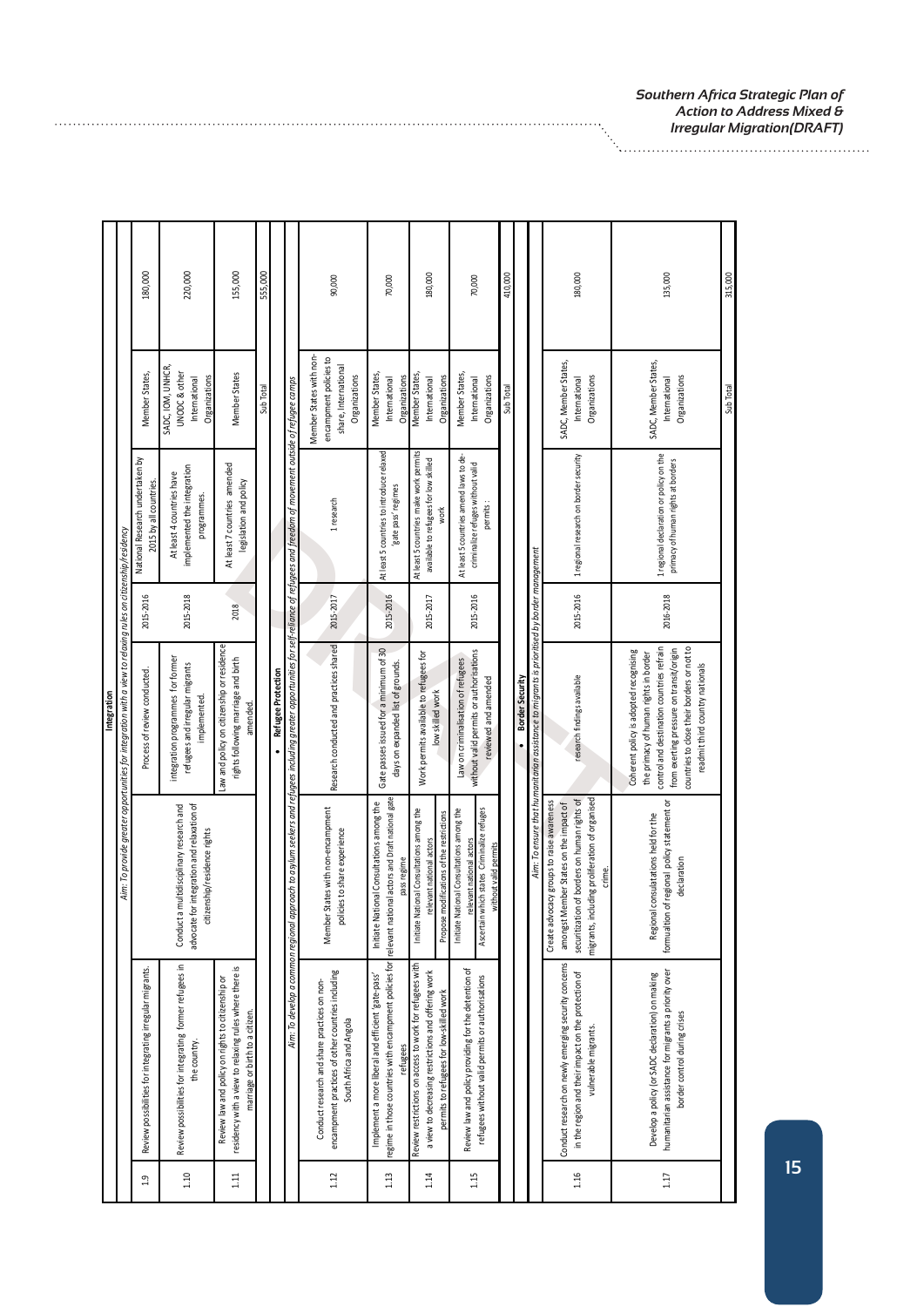|                                                                                                                                                                                    | Aim: To ensure effective investigation of complaints by migrants and prosecution of perpetrators<br><b>Migrant Protection</b><br>$\bullet$           |                                                    |                                                                                         |                                                                                     |           |
|------------------------------------------------------------------------------------------------------------------------------------------------------------------------------------|------------------------------------------------------------------------------------------------------------------------------------------------------|----------------------------------------------------|-----------------------------------------------------------------------------------------|-------------------------------------------------------------------------------------|-----------|
| report abuse without risking arrest and deportation.<br>Review law and policy to ensure that migrants may                                                                          | Amended law and policy in relation to<br>reporting of abuse of migrants                                                                              |                                                    | At least 8 countries amended<br>legislation and policy                                  | Member States                                                                       | 180,000   |
| that migrants may report abuse without risking arrest<br>Issue guidance to law enforcement officials to ensure<br>and deportation.                                                 | officials with respect to migrants access<br>Guidance issued to law enforcement<br>to complaint mechanisms                                           | 2015-2018                                          | At least 8 countries issue guidance<br>for law enforcement officer                      | Member states                                                                       | 25,000    |
| address intolerance of migrants and reinforce duty to<br>investigate complaints of abuse by migrants with due<br>Conduct training for law enforcement officials to<br>diligence.   | officials aware of their duties with respect<br>Training conducted and law enforcement<br>to migrants' complaints                                    | 2015-2017                                          | At least 8 countries have trained<br>law enforcement officals                           | OM, UNHCR, UNODC &<br>Member States, SADC,<br>other International<br>Organizations  | 220,000   |
| Conduct training for prosecutors to address intolerance<br>of migrants and reinforce duty to prosecute abuse of<br>migrants with due diligence.                                    | aware of their duties with respect to<br>Training conducted and prosecuters<br>migrant abuses                                                        | 2015-17                                            | At least 8 countries have trained<br>prosecutors                                        | OM, UNHCR, UNODC &<br>Member States, SADC,<br>other International<br>Organizations  | 220,000   |
| structures with human rights mandates to provide<br>Support Civil Society Organizations and national<br>assistance to abused and exploited migrants                                | human rights mandates are supported to<br>Civil society and national structures with<br>provide assistance to abused and<br>exploited migrants       | 2015-2018                                          | At least 8 countries provide support<br>to civil society and national<br>structures     | IOM, UNHCR, UNODC &<br>Member States, SADC,<br>other International<br>Organizations | 715,000   |
|                                                                                                                                                                                    |                                                                                                                                                      |                                                    |                                                                                         | Sub Total                                                                           | 1,360,000 |
|                                                                                                                                                                                    | Aim: To ensure that perpetrators of human trafficking and smuggling are subject to criminal proceedings<br>Counter-trafficking and counter-smuggling |                                                    |                                                                                         |                                                                                     |           |
| Review law and policy which criminalises smuggled and<br>trafficked people for their illegal entry and stay                                                                        | Legislation introduced or amended to                                                                                                                 | <b>Smuggling</b><br>2018 (for                      | 4 countries decriminalize illegal                                                       |                                                                                     |           |
| Review law and policy that authorises routine detention<br>are not subject to criminalisation or routine detention<br>of smuggled and trafficked people to ensure that they        | decriminalize illegal entry and stay by<br>smuggled and trafficked individuals                                                                       | Trafficking)<br>2016 (For                          | entry and stay by trafficked and<br>smuggled individuals                                | Member States                                                                       | 135,000   |
| Establish as criminal offences trafficking in persons and<br>smuggling of migrants.                                                                                                | Legislation introduced or amended to<br>criminalize human trafficking and<br>smuggling                                                               | Trafficking<br>smuggling<br>2016 (For<br>2018 (for | At least 8 countries have legislation<br>that criminalizes trafficking and<br>smuggling | Member States                                                                       | 220,000   |
| Create effective procedures for granting permits to<br>victims of trafficking to allow them to remain in host<br>countries and ensure their access to assistance and<br>protection | granting permits to victims of trafficking<br>Creation of effective procedures for                                                                   | 2016-2017                                          | 4 countries have procedures for<br>granting permits to trafficked<br>victims            | Member States, SADC,                                                                | 45,000    |
| Conduct training for law enforcement officials to<br>investigate human trafficking and smuggling                                                                                   | Training conducted and law enforcement<br>officials aware of investigation of<br>trafficking and smuggling cases                                     | 2015-17                                            | At least 4 countries have trained law<br>enforcement officials on<br>investigation      | IOM, UNHCR, UNODC &<br>other International<br>Organizations                         | 160,000   |
| Conduct training for prosecutors to prosecute<br>traffickers and smugglers                                                                                                         | nvestigating trafficking and smuggling<br>Training conducted for prosecutors on<br>cases                                                             | 2015-17                                            | 8 countries have trained prosecutors<br>on prosecution                                  |                                                                                     | 160,000   |
|                                                                                                                                                                                    |                                                                                                                                                      |                                                    |                                                                                         | Sub Total                                                                           | 720.000   |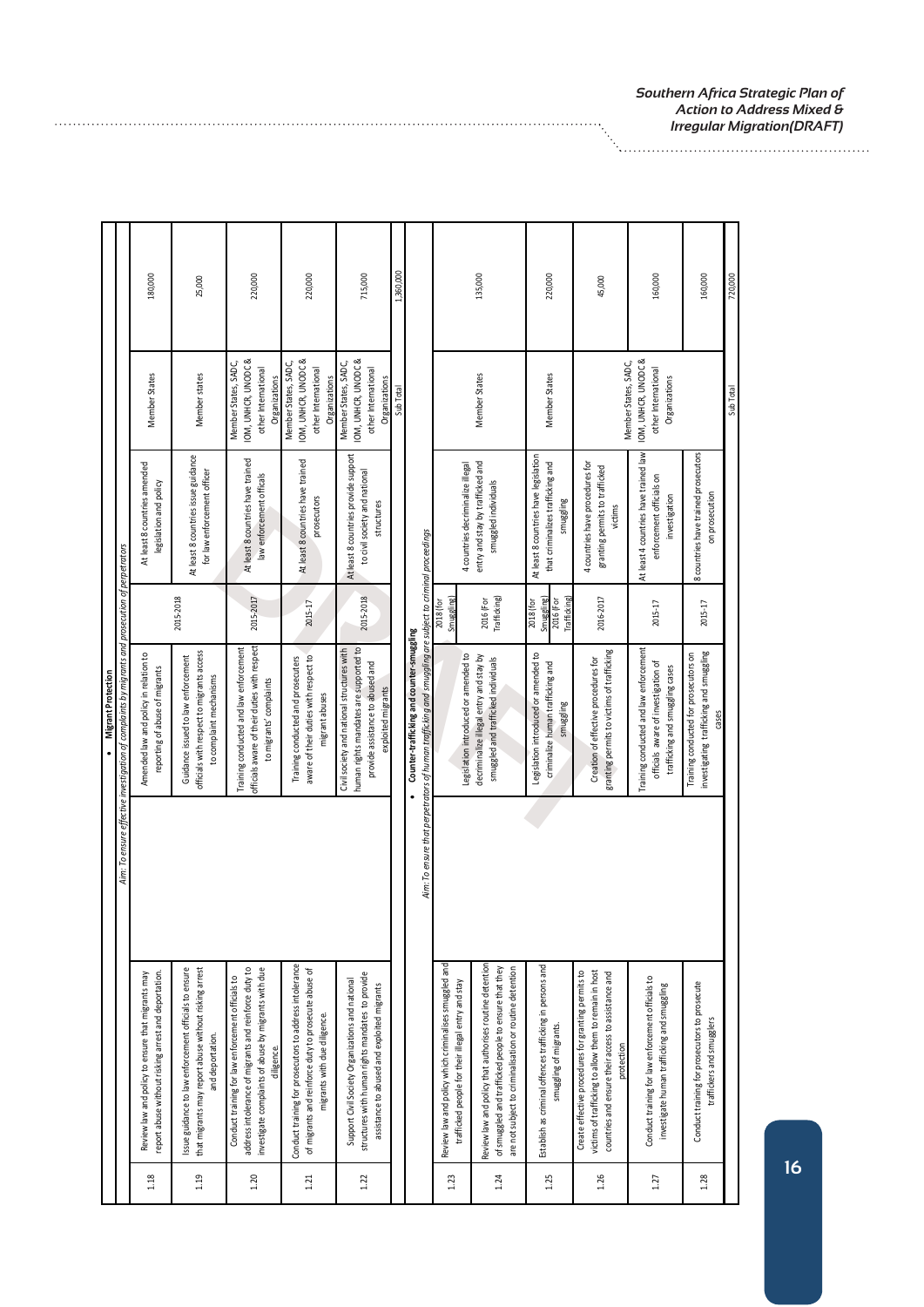|          |                                                                                                                                                                                                                                                                           |                                                                                                                                                                                                                                                                  | Aim: To improve protection of unaccompanied, separated, and other vulnerable migrant children<br><b>Child Protection</b> |           |                                                                                                                            |                                                                                                           |         |
|----------|---------------------------------------------------------------------------------------------------------------------------------------------------------------------------------------------------------------------------------------------------------------------------|------------------------------------------------------------------------------------------------------------------------------------------------------------------------------------------------------------------------------------------------------------------|--------------------------------------------------------------------------------------------------------------------------|-----------|----------------------------------------------------------------------------------------------------------------------------|-----------------------------------------------------------------------------------------------------------|---------|
| 1.29     | Review and modify national policies to ensure speedy<br>best interest determinations after arrival, including<br>family reunification                                                                                                                                     | migrant children are and specific provision for<br>Create national-level committees/working<br>groups to carry out review of existing best<br>Member states to define who vulnerable<br>migrant children in need of care and<br>interest determination processes | Creation of formal best interest<br>determination processes.                                                             | 2016-17   | At least 5 countries have instituted<br>best interest determination<br>processes                                           | Save the Children & other<br>Member States, SADC,<br>IOM, UNHCR, UNODC,<br>Organizations<br>International | 90,000  |
| 1.30     | separated, and other vulnerable migrant children in the<br>region and develop guidelines to provide for dignified<br>Review practices on safe return of unaccompanied,<br>return.                                                                                         | Establish action group to review practices<br>and develop guidelines<br>protection                                                                                                                                                                               | Guidelines on safe return adopted                                                                                        | 2016-2018 | At least 5 countries adopt guidelines<br>on safe return                                                                    | Member States                                                                                             | 25,000  |
| $1.31\,$ | Conclude agreements with countries of return/origin to<br>provide for dignified return for child migrants                                                                                                                                                                 |                                                                                                                                                                                                                                                                  | Agreements concluded                                                                                                     | 2016-17   | At least 5 countries have concluded<br>agreements                                                                          | Member States                                                                                             | 45,000  |
| $1.32$   | Facilitate children's access to documentation to make<br>their migration and stay as safe as possible                                                                                                                                                                     | Carry out studies on migration processes for                                                                                                                                                                                                                     | Countries issue documentation to                                                                                         | 2015-2018 | documentation to migrant children<br>At least 5 countries issue<br>in need                                                 | Save the Children & other<br>Member States, SADC,<br>IOM, UNHCR, UNODC,                                   | 135,000 |
| 1.33     | Develop regional guidance on how to carry out best<br>interest determinations                                                                                                                                                                                             | children                                                                                                                                                                                                                                                         | migrant children in need                                                                                                 | 2015-2016 | 1 guideline produced for the region                                                                                        | Organizations<br>International                                                                            | 45,000  |
|          |                                                                                                                                                                                                                                                                           |                                                                                                                                                                                                                                                                  |                                                                                                                          |           |                                                                                                                            | Sub Tota                                                                                                  | 340,000 |
|          |                                                                                                                                                                                                                                                                           | Aim: To reduce the detention of migrants in the SADC region, ensure oversight in detention facilities and explore alternatives to detention                                                                                                                      | Detention                                                                                                                |           |                                                                                                                            |                                                                                                           |         |
| 1.34     | Provide guidance to law enforcement to avoid the<br>trafficking/children and vulnerable migrants<br>detention of asylum seekers/victims of                                                                                                                                | a working group to develop the<br>guidance<br>Create                                                                                                                                                                                                             | Guidance on avoiding detention<br>produced and disseminated                                                              | 2016      | At least 8 countries provide guidance to<br>law enforcement officers on avoiding<br>the detention of vulnerable migrants   | Member States,<br>Organizations<br>International                                                          | 140,000 |
| 1.35     | detention guards on the need to refrain from the use of<br>Provide training to law enforcement officers and<br>force against migrants following their detention.                                                                                                          |                                                                                                                                                                                                                                                                  | Law enforcement aware of their duties                                                                                    | 2015-2016 | officials on refraining from use of force<br>8 countries train law enforcement<br>against detained migrants                | Member States                                                                                             | 160,000 |
| 1.36     | immigration detention are exhaustively defined and<br>that the law provides for the right of a person to be<br>challenge detention and the right to legal assistance.<br>informed of reasons for detention, the right to<br>Review the law to ensure that the grounds for | International organisation to provide expert<br>on global/regional best practices<br>the law revision process by 2016<br>assistance<br>to inform                                                                                                                 | detention and the rights of detained<br>Law reviewed to reflect ground for<br>migrants                                   | 2015-2018 | reflect ground for detention and the<br>At least 8 countries revise laws to<br>rights of detained migrants                 | Member States                                                                                             | 50,000  |
| 1.37     | Prepare information in migrant languages on rights of<br>persons in detention and right to challenge detention<br>and post this information in places of detention                                                                                                        |                                                                                                                                                                                                                                                                  | detention prepared and disseminated of<br>Migrant aware raising materials on<br>their rights                             | 2015-18   | At least 8 countries sensitize migrants<br>on detention and related rights                                                 | international organizations<br>Member States and                                                          | 135,000 |
| 1.38     | mechanisms have regular access to detainees and are<br>Review policy and practise to ensure that civil society,<br>able to screen, educate and negotiate the release of<br>IO's, lawyers, consular officials and human rights<br>detainees where possible                 | International organisation to provide expert<br>assistance on global/regional best practices<br>to inform the law revision process 2016                                                                                                                          | Policy and law reviewed to reflect access<br>to detainees and intervention by non-<br>state actors                       | 2015-2018 | reviewed law and policy on access and<br>intervention by non-state actors to<br>At least 8 Member states have<br>detainees | Member States                                                                                             | 50,000  |
| 1.39     | Institute mechanisms to ensure that detention is<br>subject to periodic judicial review                                                                                                                                                                                   | letained for immigration offences<br>for the remission of sentences of<br>to be reviewed<br>Processes<br>migrants c                                                                                                                                              | Mechanism for periodic review in place                                                                                   | 2017-2018 | At least 8 Member States Review<br>mechanisms established                                                                  | Member States                                                                                             | 180,000 |

*Southern Africa Strategic Plan of*<br>Action to Address Mixed &<br>Irregular Migration(DRAFT) *Action to Address Mixed & Irregular Migration(DRAFT)*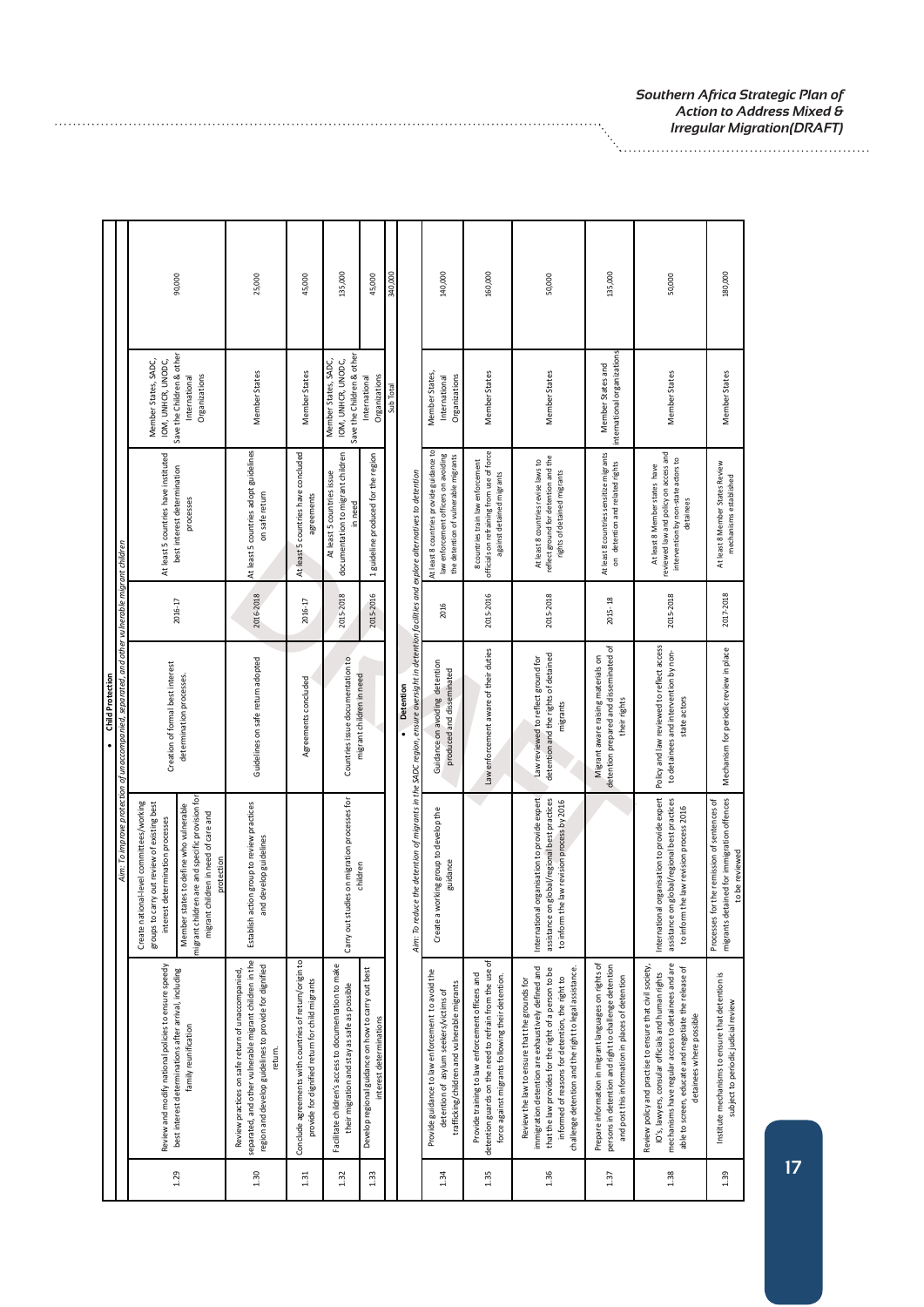| 180,000<br>220,000                                                                                                                                                                          | 670,000                                                                                                                                                                                                    | 45,000                                                                                            | 110,000                                                                                                                | 135,000                                                                             | 2,075,000 |                                                                                                                     | 445,000                                                                                                                                                                                                                                                                                                           | 310,000                                                                                                                                  | 40,000                                                                                                                                                           | 795,000   |                 |                                                                                                                                               | 135,000                                                                                                                                                                                     | 70,000                                                                                                                          | 205,000   |
|---------------------------------------------------------------------------------------------------------------------------------------------------------------------------------------------|------------------------------------------------------------------------------------------------------------------------------------------------------------------------------------------------------------|---------------------------------------------------------------------------------------------------|------------------------------------------------------------------------------------------------------------------------|-------------------------------------------------------------------------------------|-----------|---------------------------------------------------------------------------------------------------------------------|-------------------------------------------------------------------------------------------------------------------------------------------------------------------------------------------------------------------------------------------------------------------------------------------------------------------|------------------------------------------------------------------------------------------------------------------------------------------|------------------------------------------------------------------------------------------------------------------------------------------------------------------|-----------|-----------------|-----------------------------------------------------------------------------------------------------------------------------------------------|---------------------------------------------------------------------------------------------------------------------------------------------------------------------------------------------|---------------------------------------------------------------------------------------------------------------------------------|-----------|
| Member States,<br>Member States<br>Organizations<br>International<br>International                                                                                                          | Member States<br>Organizations                                                                                                                                                                             | SADC, Member States,                                                                              | Organizations, Non<br>Governmental<br>International                                                                    | Organizations                                                                       | Sub Tota  |                                                                                                                     | International Organizations<br>SADC, Member States,                                                                                                                                                                                                                                                               | International Organization<br>SADC, Member States,                                                                                       | International Organization<br>SADC, Member States,                                                                                                               | Sub Total |                 |                                                                                                                                               | Member States,<br>Organizations<br>International                                                                                                                                            | Member States,<br>Organizations<br>International                                                                                | Sub Total |
| established/strengthened in at least 8<br>Recommendations on SADC Practices<br>on monitoring detentions and<br>1 Research conducted with<br>ivestigating complaints<br>Oversight mechanisms | measures to improve immigration<br>Atleast 6 countries implement<br>detention<br>countries                                                                                                                 | 1 regional research on alternatives to<br>detention                                               | countries on alternatives to detention<br>Advocacy conducted in at least 8                                             | At least 6 Member States Establish<br>mechanisms for alternatives for<br>detention: |           |                                                                                                                     | All SADC countries have trained<br>officials                                                                                                                                                                                                                                                                      | All SADC countries have trained<br>social workers                                                                                        | All SADC countries have a<br>standardized curriculum                                                                                                             |           |                 |                                                                                                                                               | All SADC Countries have screening<br>tools and SOPs                                                                                                                                         | interpretation tools to assist<br>All SADC Countries have<br>interpreters                                                       |           |
| 2015-2016<br>2015-2017                                                                                                                                                                      | 2016-2018                                                                                                                                                                                                  | 2016                                                                                              | 2016-2017                                                                                                              | 2017-2018                                                                           |           |                                                                                                                     | 2015-2016                                                                                                                                                                                                                                                                                                         | 2015-2016                                                                                                                                | 2016-2017                                                                                                                                                        |           |                 |                                                                                                                                               | 2015-2016                                                                                                                                                                                   |                                                                                                                                 |           |
| detentions and investigating complaints<br>SADC countries' practices on monitoring<br>established/strengthened to monitor<br>Oversight mechanisms<br>reviewed                               | Immigration detention conditions<br>conditions in detention<br>improved                                                                                                                                    | recommendations to alternatives to<br>Research completed with<br>detention                        | Awareness raising efforts carried out on<br>alternatives to detention                                                  | Alternatives to detention applied in SADC<br>countries                              |           | Aim: To build capacity of frontline officials to identify and protect vulnerable migrants<br>Capacity Building<br>N | Frontline officials capacity to identify and<br>refer to the appropriate procedures<br>enhanced                                                                                                                                                                                                                   | Social workers capacity enhanced                                                                                                         | Capacity building tools in the region<br>standardized                                                                                                            |           | Operations<br>m | Aim: To improve identification of migrants with specific needs and ensure referral to appropriate procedures<br><b>Profiling and Referral</b> | Screening tools and SOPs for referral<br>developed                                                                                                                                          | Interpreter tools available to enhance<br>quality of screening of migrants                                                      |           |
| investigate complaints in detention facilities<br>migrants, refugees and asylum<br>research on practices in SADC<br>countries to monitor report on and<br>seekers<br>Conduct<br>detaining   |                                                                                                                                                                                                            | action group to advocate for<br>Create                                                            | Conduct<br>Research on viable alternatives to detention<br>alternatives to detention, invite experts to<br>present eto | per country                                                                         |           |                                                                                                                     |                                                                                                                                                                                                                                                                                                                   |                                                                                                                                          |                                                                                                                                                                  |           |                 |                                                                                                                                               | to review and adapt profiling, screening and<br>Create a working group at the national level<br>referral tools                                                                              | Countries which have developed screening<br>and referral tools as well as SOPs to share<br>with other countries                 |           |
| mechanism with regular access to detention facilities to<br>investigate complaints and hold perpetrators to<br>Establish/strengthen independent monitoring<br>account.                      | matters are not detained alongside persons for criminal<br>Ensure that persons detained for immigration-related<br>offences and ensure that conditions of detention<br>comply with international standards | Raise awareness on alternatives to detention and<br>exchange practice on usage in other countries | establish differentiated processes to enable various                                                                   | alternatives to detention                                                           |           |                                                                                                                     | Conduct joint mixed migration training on the basis of<br>the materials developed by IOM and UNHCR to build<br>capacity of frontline officials to identify and protect<br>implementation of screening tools and referral<br>vulnerable migrants. Training should include<br>mechanisms developed under section 3. | Conduct specialised training for social workers on case<br>management of unaccompanied and separated minors,<br>including on safe return | standardization of capacity building efforts/approach<br>Share existing regional training material/curriculum<br>with all countries in the SADC region to ensure |           |                 |                                                                                                                                               | identification of the needs and procedures applicable to<br>Review and adapt existing profiling, screening tools and<br>referral mechanisms in use in the region to ensure<br>new arrivals. | trained interpreters for frontline officials in contact with<br>Develop strategies to reinforce the availability of<br>migrants |           |
| 1.40                                                                                                                                                                                        | 1.41                                                                                                                                                                                                       |                                                                                                   | 1.42                                                                                                                   | 1.43                                                                                |           |                                                                                                                     | $2.1\,$                                                                                                                                                                                                                                                                                                           | 2.2                                                                                                                                      | 2.3                                                                                                                                                              |           |                 |                                                                                                                                               | 3.1                                                                                                                                                                                         | 3.2                                                                                                                             |           |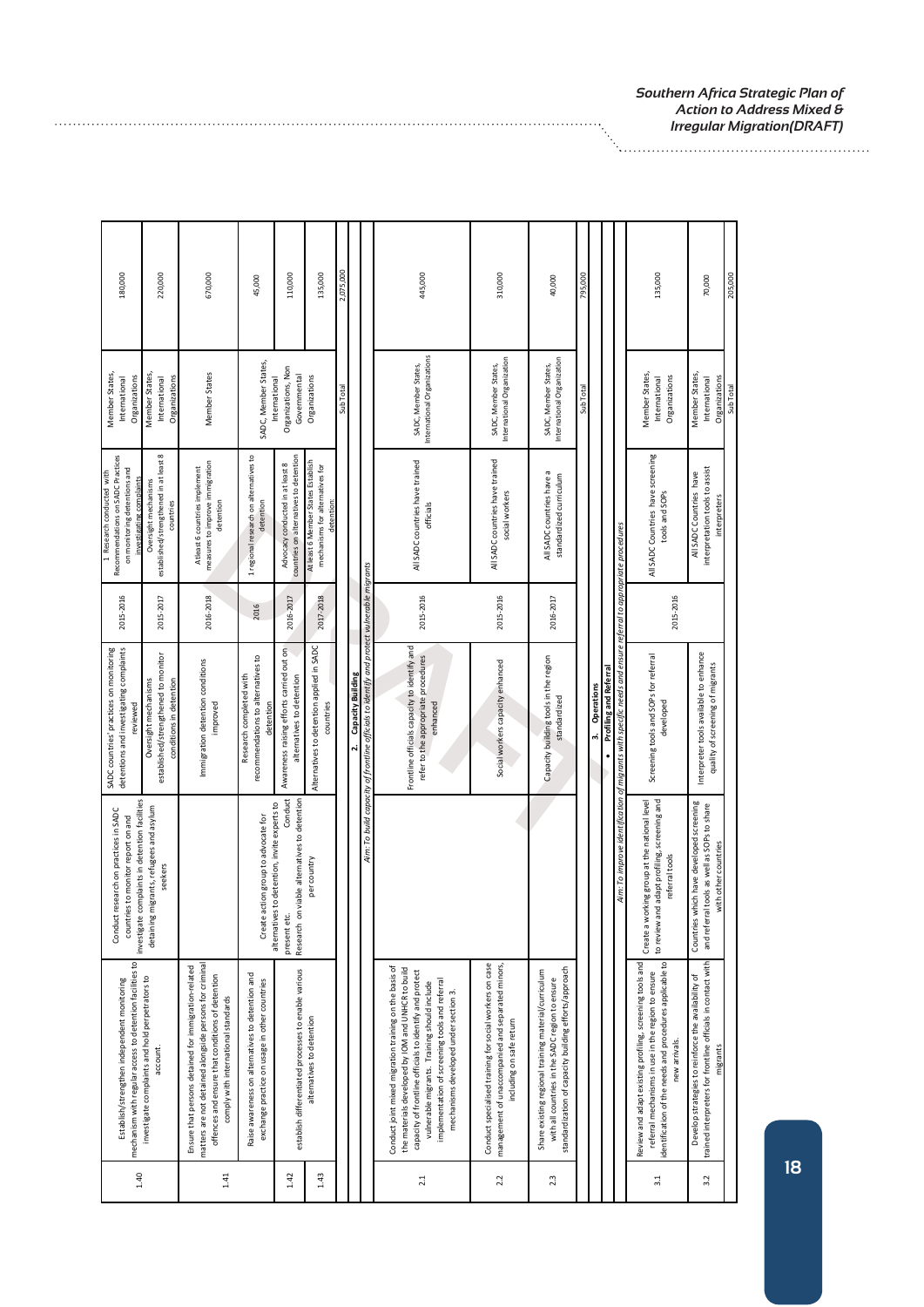|      |                                                                                                                                                                                                                                                                         |                                                                                                                                                                                                                       | Aim: to ensure proper processing of individual cases on arrival and enable the identification of the immediate needs of migrants<br>Reception arrangements and services                     |           |                                                                                                                               |                                                                                        |           |  |
|------|-------------------------------------------------------------------------------------------------------------------------------------------------------------------------------------------------------------------------------------------------------------------------|-----------------------------------------------------------------------------------------------------------------------------------------------------------------------------------------------------------------------|---------------------------------------------------------------------------------------------------------------------------------------------------------------------------------------------|-----------|-------------------------------------------------------------------------------------------------------------------------------|----------------------------------------------------------------------------------------|-----------|--|
|      |                                                                                                                                                                                                                                                                         |                                                                                                                                                                                                                       |                                                                                                                                                                                             |           |                                                                                                                               |                                                                                        |           |  |
| 33   | Establish reception arrangements                                                                                                                                                                                                                                        |                                                                                                                                                                                                                       | New arrivals have access to direct                                                                                                                                                          |           | All SADC Countries have facilities<br>that can serve as reception areas                                                       | Organizations, Non<br>Member States,<br>Governmental<br>Organizations<br>International | 670,000   |  |
| 3.4  | Provide counselling to new arrivals on legal migration<br>and right to seek asylum and their human rights                                                                                                                                                               |                                                                                                                                                                                                                       | assistance and information on arrival                                                                                                                                                       | 2015-2018 | All SADC Countries have counseling<br>services and standardized                                                               | Organizations, Non<br>Member States,<br>International                                  | 310,000   |  |
| 3.5  | Provide information to new arrivals on access to<br>services including healthcare, shelter, safety and<br>education                                                                                                                                                     |                                                                                                                                                                                                                       |                                                                                                                                                                                             |           | information packages for new<br>arrivals                                                                                      | Governmental<br>Organizations                                                          |           |  |
| 3.6  | accessible to all, including irregular status migrants and<br>amend law and policy to ensure that medical personnel<br>are not discriminating against irregular status migrants<br>Review law and policy to ensure that healthcare is<br>in the provision of healthcare |                                                                                                                                                                                                                       | Law and policy provide for access to<br>healthcare                                                                                                                                          | 2015-2016 | All SADC Countries have laws and<br>policy that guarantee access to<br>healthcare                                             | Member States                                                                          | 270,000   |  |
|      |                                                                                                                                                                                                                                                                         |                                                                                                                                                                                                                       |                                                                                                                                                                                             |           |                                                                                                                               | Sub Total                                                                              | 1,250,000 |  |
|      |                                                                                                                                                                                                                                                                         |                                                                                                                                                                                                                       | <b>Return and Reintegration</b>                                                                                                                                                             |           |                                                                                                                               |                                                                                        |           |  |
|      |                                                                                                                                                                                                                                                                         | Aim: to increase possibilities for voluntary return for all migrants and ensure that return of migrants not in need of international protection is conducted in accordance with international norms.                  |                                                                                                                                                                                             |           |                                                                                                                               |                                                                                        |           |  |
|      |                                                                                                                                                                                                                                                                         | Develop SOPs to improve the coordination of<br>voluntary returns                                                                                                                                                      |                                                                                                                                                                                             |           |                                                                                                                               |                                                                                        |           |  |
| 3.7  | Develop national frameworks to enhance possibilities<br>for voluntary return                                                                                                                                                                                            | Conduct research and gather information on<br>practises incentivising voluntary return to<br>belongings and securing outstanding wage<br>allow people to depart with personal<br>claims and implement such practices. | accordance with international norms and<br>the respect for the rights of migrants are<br>Voluntary returns are conducted in<br>enhanced                                                     |           | frameworks for voluntary return<br>All SADC Countries have national                                                           | Member States,<br>Organizations<br>International                                       | 310,000   |  |
| 3.8  | Develop guidance and SOPs on procedures to be<br>followed in expelling or deporting migrants                                                                                                                                                                            | IOM to provide assistance in in developing<br>the guidance, research and SOPs                                                                                                                                         | A Regional SOP on humane removals<br>developed and distributed                                                                                                                              |           | One Regional SOP on removal                                                                                                   | Member States,<br>Organizations<br>International                                       | 18,000    |  |
| 3.9  | and readmission of persons not in need of international<br>Conclude bilateral agreements with States on return<br>protection                                                                                                                                            |                                                                                                                                                                                                                       | protection have the possibility of return<br>and readmission to countries of origin<br>Persons not in need of international                                                                 | 2015-2017 | All SADC countries conclude atleast<br>one bilateral agreement on return<br>and readmission of persons                        | Member States                                                                          | 160,000   |  |
| 3.10 | force at the border - in line with UN Basic Principles on<br>Train frontline officials to refrain from using excessive<br>Use of Force and Firearms -reflected in the SOPs                                                                                              |                                                                                                                                                                                                                       | trained on non-use of excessive force at<br>Principles on Use of Force and Firearms<br>Border officials in SADC member states<br>the border in line with UN Basic<br>-reflected in the SOPs |           | for ffrontline officals on the UN basic<br>All SADC countries conduct trainings<br>principles on use of Force and<br>Firearms | Member States,<br>Organizations<br>International                                       | 180,000   |  |
| 3.11 | Provide reintegration assistance for returnees                                                                                                                                                                                                                          | Arrange regular meetings between countries<br>to discuss return                                                                                                                                                       | Reintegration assistance made available<br>to vulnerable migrants                                                                                                                           |           | All SADC Countries provide<br>reintegration assistance to<br>vulnerable migrants                                              | Member States,<br>Organizations<br>International                                       | 1,000,000 |  |
|      |                                                                                                                                                                                                                                                                         |                                                                                                                                                                                                                       |                                                                                                                                                                                             |           |                                                                                                                               | Sub Tota                                                                               | 1.668.000 |  |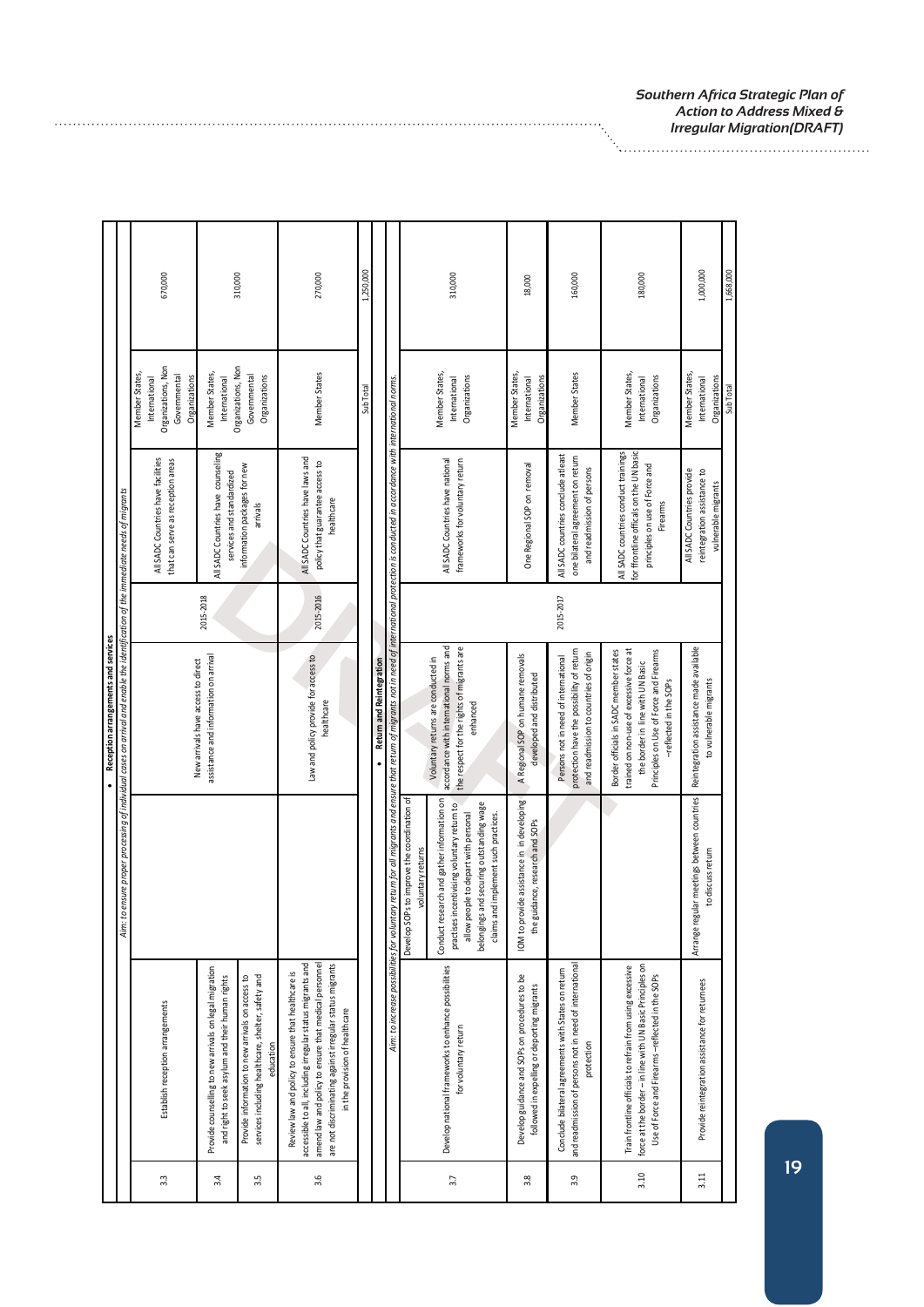|            |                                                                                                                                                                  |                                                                                                                        | Communication and Outreach<br>4                                                                                          |           |                                                                                                                                |                                                                                  |           |
|------------|------------------------------------------------------------------------------------------------------------------------------------------------------------------|------------------------------------------------------------------------------------------------------------------------|--------------------------------------------------------------------------------------------------------------------------|-----------|--------------------------------------------------------------------------------------------------------------------------------|----------------------------------------------------------------------------------|-----------|
|            |                                                                                                                                                                  | Aim: T                                                                                                                 | o raise awareness of legal channels of migration, address intolerance and xenophobia and promote integration of migrants |           |                                                                                                                                |                                                                                  |           |
| 41         | address intolerance of migrants and encourage citizens<br>4.1 Conduct awareness raising campaigns/events to<br>to report violations of rights of migrants        |                                                                                                                        | Campaigns conducted to address<br>intolerance of migrants                                                                |           | At least 8 Member States conduct<br>national campaigns to address<br>intolerance of migrants                                   | Member States,<br>Organizations<br>International                                 | 400,000   |
| 4.2        | Conduct awareness raising on legal channels of<br>migration and dangers of irregular migration                                                                   | evaluate results of awareness campaigns<br>Set up action group to assess impact and                                    | Campaigns conducted on legal channels<br>of migration and dangers of irregular<br>migration                              |           | national campaigns on legal channels<br>of migration and dangers of irregular<br>At least 8 Member States conduct<br>migration | Member States,<br>Organizations<br>International                                 | 400,000   |
| 43         | medical personnel do not discriminate against irregular<br>Conduct awareness raising activities to ensure that<br>status migrants in the provision of healthcare | Promote the use of social media and<br>including possible negative effects<br>outreach to the youth                    | citizens on an equal basis with nationals<br>Medical personnel provide care to non                                       | 2015-2018 | awareness raising among medical<br>All SADC Countries conduct<br>personnel                                                     | Member States,<br>Organizations<br>International                                 | 135,000   |
| 4.4        | Conduct awareness raising activities amongst migrants<br>on rights to access healthcare, shelter, safety and<br>education where appropriate                      |                                                                                                                        | Migrants knowledgeable on how to<br>access services                                                                      |           | All SADC Countries have migrant<br>sensitization packages                                                                      | Organizations, Civil Society<br>Member States,<br>International<br>Organizations | 335,000   |
|            |                                                                                                                                                                  |                                                                                                                        |                                                                                                                          |           |                                                                                                                                | Sub Total                                                                        | 1,270,000 |
|            |                                                                                                                                                                  |                                                                                                                        | 5. Data Collection                                                                                                       |           |                                                                                                                                |                                                                                  |           |
|            |                                                                                                                                                                  |                                                                                                                        | Aim: To generate accurate and reliable data on which to base policy                                                      |           |                                                                                                                                |                                                                                  |           |
| $\ddot{5}$ | Develop common standards for data collection in the<br>region.                                                                                                   |                                                                                                                        | Common standards and protocols for<br>data collection developed                                                          | 2016-2017 | 1 regional Common standard for data<br>collection                                                                              | Organizations, Academia<br>Member States,<br>International                       | 18,000    |
| 52         | Develop data sharing standards within countries /across<br>the SADC region and with third party countries                                                        | Develop relationships with universities,<br>research institutes and civil society to<br>support research on migration. | Common standards and protocols for<br>data sharing developed                                                             | 2016-2017 | 1 regional Common standard for data<br>sharing                                                                                 | Organizations Academia<br>Member States,<br>International                        | 18,000    |
| 53         | Produce regular research on emerging trends on<br>irregular and mixed migration in the region                                                                    |                                                                                                                        | Updated research available regualarly                                                                                    | 2015-2018 | areas of irregular and mixed migration<br>Periodic research report on thematic                                                 | Organizations Academia<br>Member States,<br>International                        | 310,000   |
|            |                                                                                                                                                                  |                                                                                                                        |                                                                                                                          |           |                                                                                                                                | Sub Total                                                                        | 346,000   |